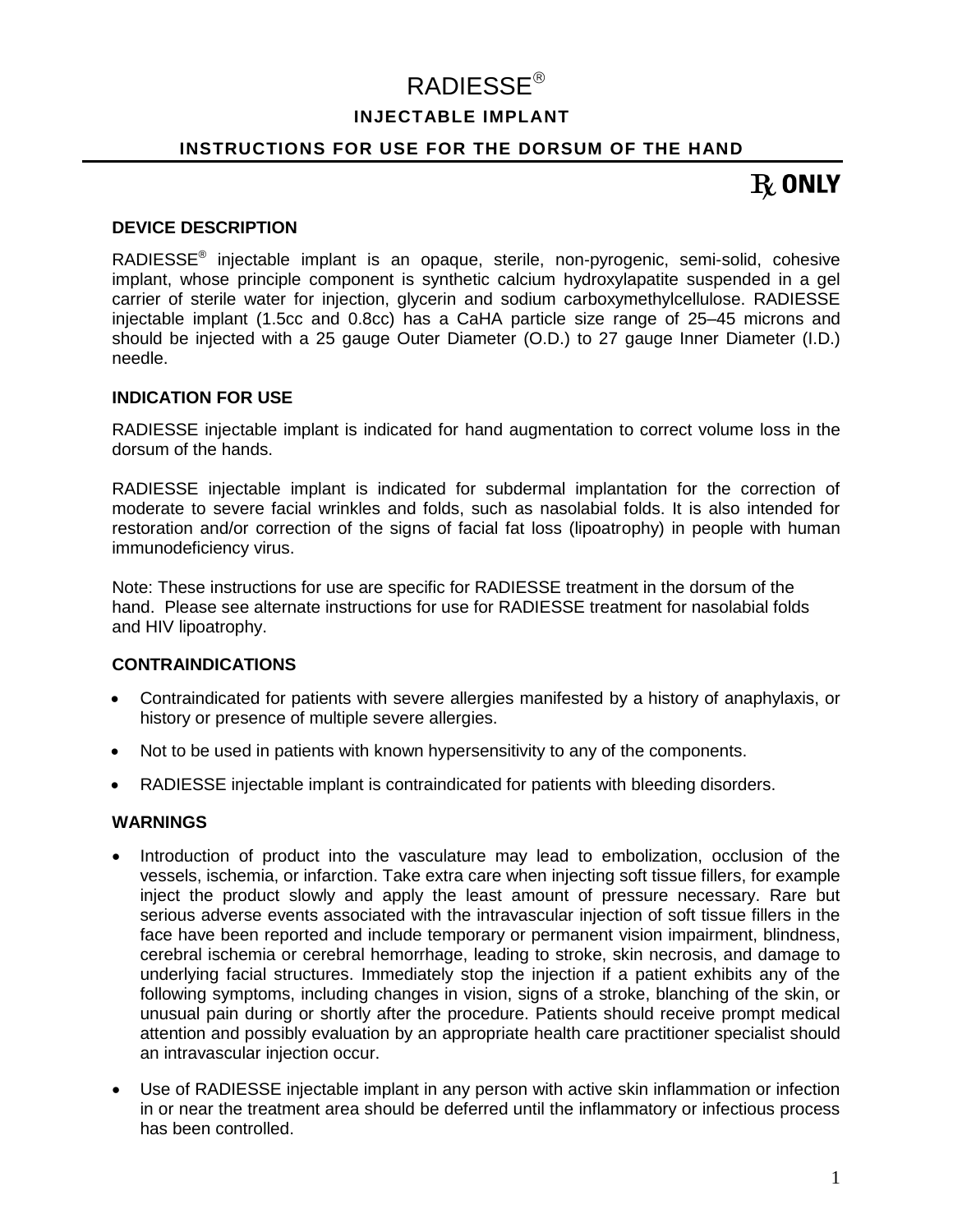- Do not overcorrect (overfill) a contour deficiency because the depression should gradually improve within several weeks as the treatment effect of RADIESSE injectable implant occurs. Refer to Individualization of Treatment section for additional details.
- Special care should be taken to avoid injection into veins or tendons in the hand. Injection into tendons may weaken tendons and cause tendon rupture. Injection into veins may cause embolization or thrombosis.
- Injection into the hand may cause adverse events that last for more than 14 days. Refer to adverse events sections for details.
- Injection in the dorsum of the hand may result in temporary difficulty performing activities (48% of study patients reported this adverse event). Fitzpatrick Skin Types IV-VI may have an increased risk in difficulty performing activities (68% of Fitzpatrick Skin Types IV-VI reported this event).
- RADIESSE may cause nodules, bumps or lumps in the dorsum of the hand (12% reported this event) and can last up to a 1 year.
- Injection into patients with very severe loss of fatty tissue with marked visibility of veins and tendons has not been studied. The safety and effectiveness in this patient population has not been established.
- Volumes over 3cc of RADIESSE per hand in a treatment session have not been studied. Increased bruising is associated with higher volume injection. Re-treatment with RADIESSE of volumes greater than approximately 1.6cc per hand in a treatment session can result in increased adverse events (redness, pain, swelling, and difficulty performing activities).

# **PRECAUTIONS**

- In order to minimize the risks of potential complications, this product should only be used by healthcare practitioners who have appropriate training, experience, and who are knowledgeable about the anatomy at and around the site of injection.
- In order to minimize the risks of potential complications, Healthcare practitioners should fully familiarize themselves with the product, the product educational materials and the entire package insert.
- The calcium hydroxylapatite (CaHA) particles of RADIESSE injectable implant are radiopaque and are clearly visible on CT Scans and may be visible in standard, plain radiography. In a radiographic study of 58 faces, there was no indication that RADIESSE injectable implant potentially masked abnormal tissues or being interpreted as tumors in CT Scans. Patients need to be informed of the radiopaque nature of RADIESSE injectable implant, so that they can inform their primary care health professionals as well as radiologists. Imaging studies have not been performed in the hand. It is presently unknown if RADIESSE could mask a hand injury on imaging studies.
- Healthcare practitioners are encouraged to discuss all potential risks of soft tissue injection with their patients prior to treatment and ensure that patients are aware of signs and symptoms of potential complications.
- As with all transcutaneous procedures, RADIESSE injectable implant injection carries a risk of infection. Infection may necessitate attempted surgical removal of RADIESSE. Standard precautions associated with injectable materials should be followed.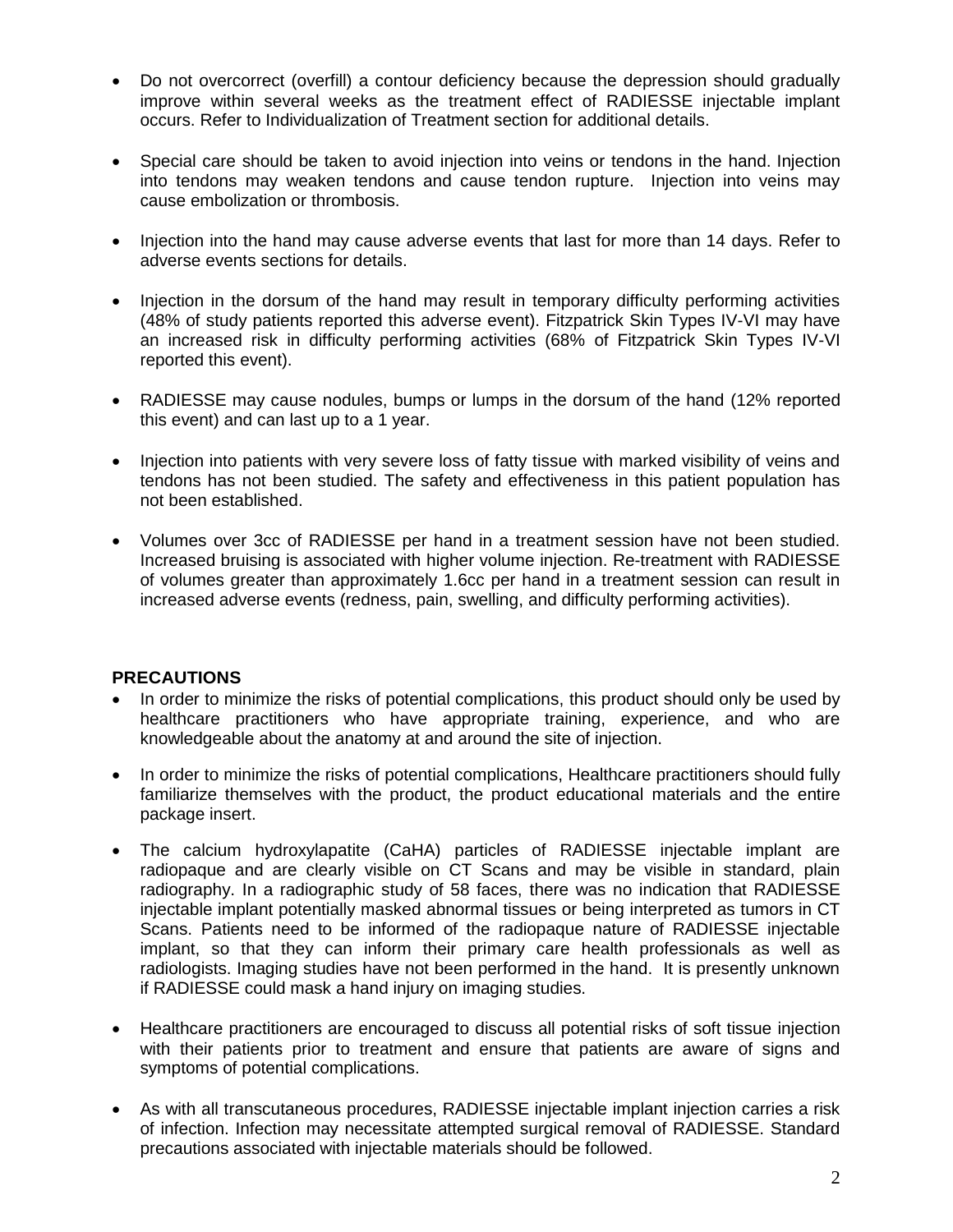- Use of RADIESSE in the dorsum of the hand in patients with diseases, injuries or disabilities of the hand has not been studied. Care should be used in treating patients with autoimmune disease affecting the hand, hand implants, Dupuytren's contracture, history of hand tumor, vascular malformations, Raynaud's disease and patients at risk for tendon rupture.
- Use of RADIESSE in the dorsum of the hand may result in significant swelling of the dorsum of the hand. Patients should be instructed to remove jewelry (rings) before treatment and until swelling has resolved to avoid compromise of finger circulation.
- The effects of RADIESSE injection on hand function is uncertain.
- Patients who are using medications that can prolong bleeding, such as aspirin or warfarin, may, as with any injection, experience increased bruising or bleeding at the injection site.
- If laser treatment, chemical peeling, or any other procedure based on active dermal response is considered after treatment with RADIESSE injectable implant, there is a possible risk of eliciting an inflammatory reaction at the implant site. This also applies if RADIESSE injectable implant is administered before the skin has healed completely after such a procedure.
- Safety of RADIESSE injectable implant beyond 3 years in the face and 1 year in the hand has not been investigated in clinical trials.
- Safety of RADIESSE injectable implant for use during pregnancy and in breastfeeding females has not been established.
- Safety of RADIESSE injected into the dorsum of the hand in patients under 26 years old and over 79 years old has not been studied.
- The safety of RADIESSE in patients with increased susceptibility to keloid formation and hypertrophic scarring has not been studied.
- The safety of RADIESSE injectable implant with concomitant dermal therapies such as epilation, UV irradiation, or laser, mechanical or chemical peeling procedures has not been evaluated in controlled clinical trials.
- Injection of RADIESSE injectable implant into patients with a history of previous herpetic eruption may be associated with reactivation of the herpes.
- No studies of interactions of RADIESSE injectable implant with drugs or other substances or implants have been conducted.
- The patient should be informed that he or she should minimize strenuous activity and exposure of the treated area to extensive sun or heat exposure for approximately 24 hours after treatment and until any initial swelling and redness has resolved.
- Universal precautions must be observed when there is a potential for contact with patient body fluids. The injection session must be conducted with aseptic technique.
- RADIESSE injectable implant is packaged for single patient use. Do not resterilize. Do not use if package is opened or damaged. Do not use if the syringe end cap or syringe plunger is not in place.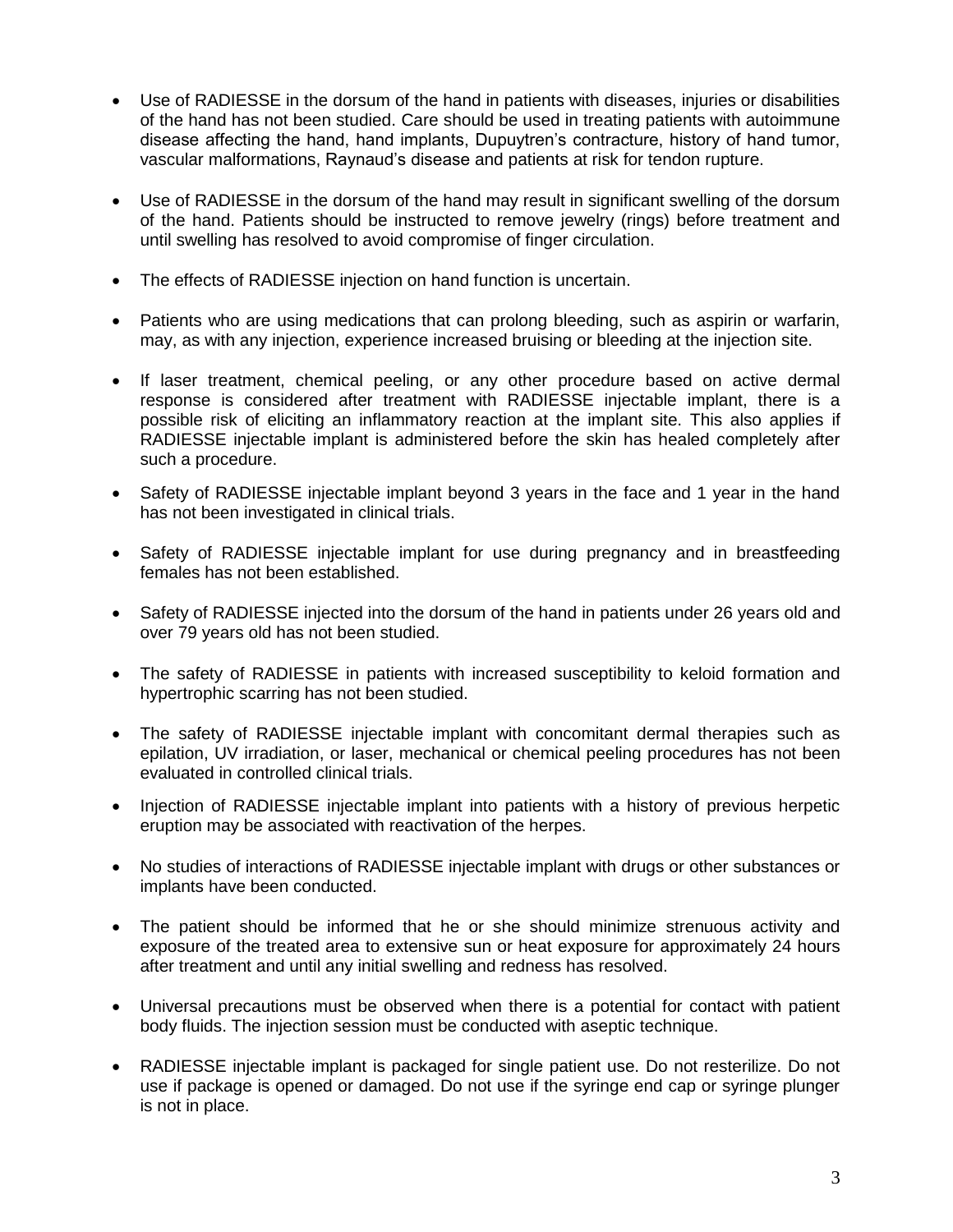- To help avoid needle breakage, do not attempt to straighten a bent needle. Discard it and complete the procedure with a replacement needle.
- Do not re-shield used needles. Recapping by hand is a hazardous practice and should be avoided.
- After use, treatment syringes and needles may be potential biohazards. Handle accordingly and dispose of in accordance with accepted medical practice and applicable local, state and federal requirements.

# **HAND AUGMENTATION PRE-MARKET CLINICAL TRIAL**

# **A. ADVERSE EVENTS**

The information provided here contains the adverse events for the 113 subjects that completed a randomized, masked, controlled study at six US investigational sites. A total of 78 subjects were retreated after 6 months post-initial treatment. Adverse events were recorded in subject diaries (30 days post-treatment) as well as by physician evaluations.

RADIESSE was mixed with lidocaine HCl and then injected as small boluses of up to 0.5 cc into the dorsum of the hand. The RADIESSE/lidocaine was then massaged into the hand until the desired cosmetic effect was achieved.

Tables 1 and 2 summarize the adverse events reported by all subjects and physicians, respectively, over a 12 month period. The adverse events are presented by maximum severity (mild, moderate, or severe).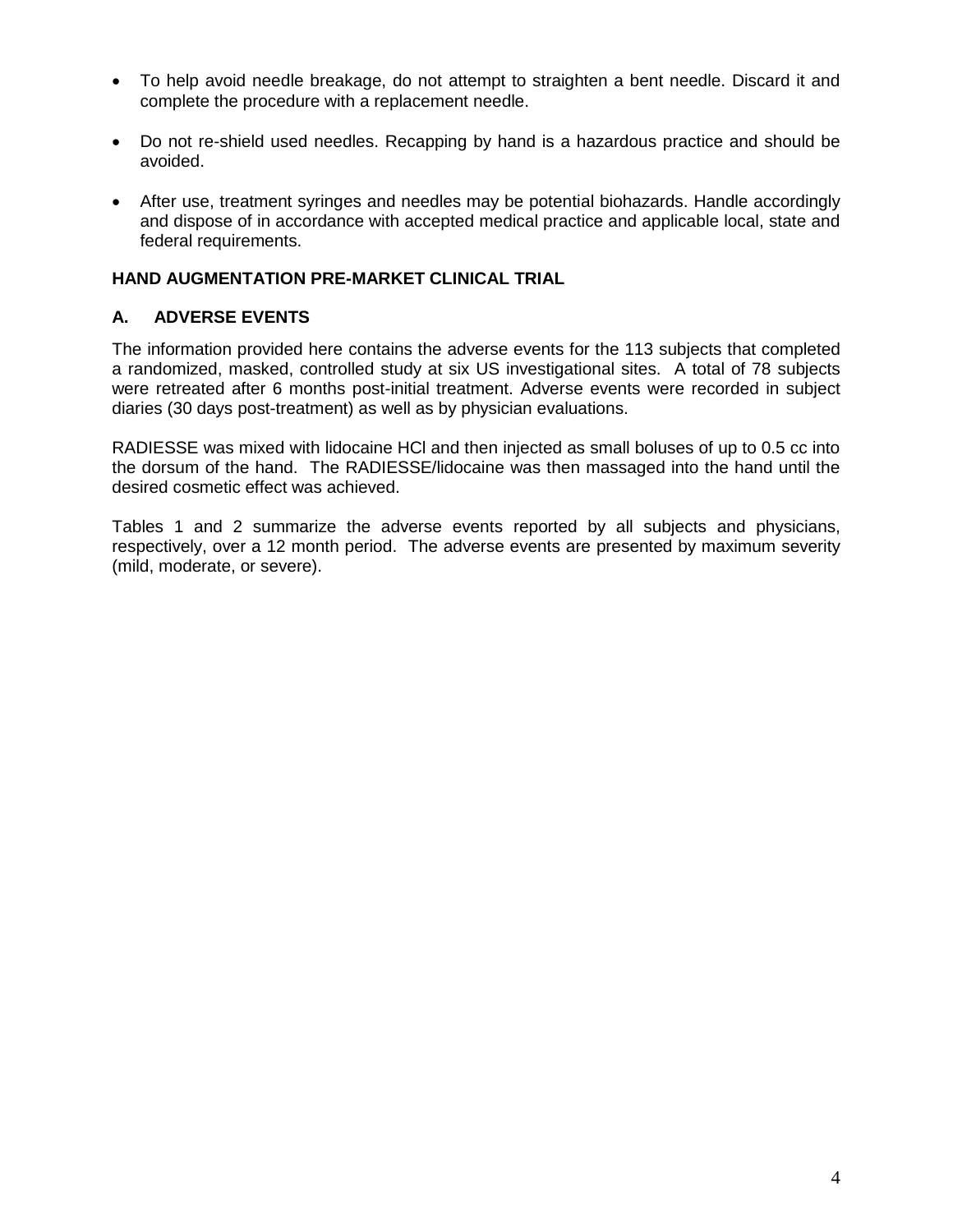| Table 1                                                |
|--------------------------------------------------------|
| Subject-Reported Adverse Events over a 12 month period |
| $(N = 113$ Subjects)                                   |

| <b>Adverse</b>               | # of Subjects<br><b>With Event</b> | <b>Maximum Severity</b><br>(N, % with event) |            |                |  |
|------------------------------|------------------------------------|----------------------------------------------|------------|----------------|--|
| <b>Event Type</b>            | (% total)                          | <b>Mild</b>                                  | Moderate   | Severe         |  |
| <b>Bruising</b>              | 82                                 | 48                                           | 29         | 5              |  |
|                              | (72.6%)                            | (58.5%)                                      | (35.4%)    | $(6.1\%)$      |  |
| Swelling                     | 112                                | 22                                           | 74         | 16             |  |
|                              | $(99.1\%)$                         | (19.6%)                                      | $(66.1\%)$ | (14.3%)        |  |
| Redness                      | 92                                 | 40                                           | 48         | $\overline{4}$ |  |
|                              | (81.4%)                            | (43.5%)                                      | (52.2%)    | (4.3%)         |  |
|                              | 52                                 | 35                                           | 17         | 0              |  |
| Itching                      | $(46.0\%)$                         | (67.3%)                                      | (32.7%)    | $(0.0\%)$      |  |
| Pain                         | 104                                | 46                                           | 51         | $\overline{7}$ |  |
|                              | $(92.0\%)$                         | (44.2%)                                      | $(49.0\%)$ | (6.7%)         |  |
| Hematoma                     |                                    | 1                                            | 0          | 0              |  |
|                              | (0.9%                              | $(100.0\%)$                                  | $(0.0\%)$  | $(0.0\%)$      |  |
|                              | 7                                  | 2                                            | 5          | $\Omega$       |  |
| Nodule, Bumps/Lumps          | (6.2%)                             | (28.6%)                                      | (71.4%)    | $(0.0\%)$      |  |
| <b>Difficulty Performing</b> | 54                                 | 30                                           | 21         | 3              |  |
| <b>Activities</b>            | (47.8%)                            | (55.6%)                                      | (38.9%)    | (5.6%)         |  |
| <b>Loss of Sensation</b>     | 17                                 | 10                                           | 7          | 0              |  |
|                              | $(15.0\%)$                         | (58.8%)                                      | (41.2%)    | $(0.0\%)$      |  |
| Other                        | 10                                 | 4                                            | 5          | 1              |  |
|                              | (8.8%)                             | $(40.0\%)$                                   | $(50.0\%)$ | $(10.0\%)$     |  |
| Total                        | 113                                | 14                                           | 78         | 21             |  |
|                              | $(100.0\%)$                        | $(12.4\%)$                                   | $(69.0\%)$ | (18.6%)        |  |

\* Other adverse events reported that were related to the device include vagal response, dry skin, hypersensitivity and needle pricks.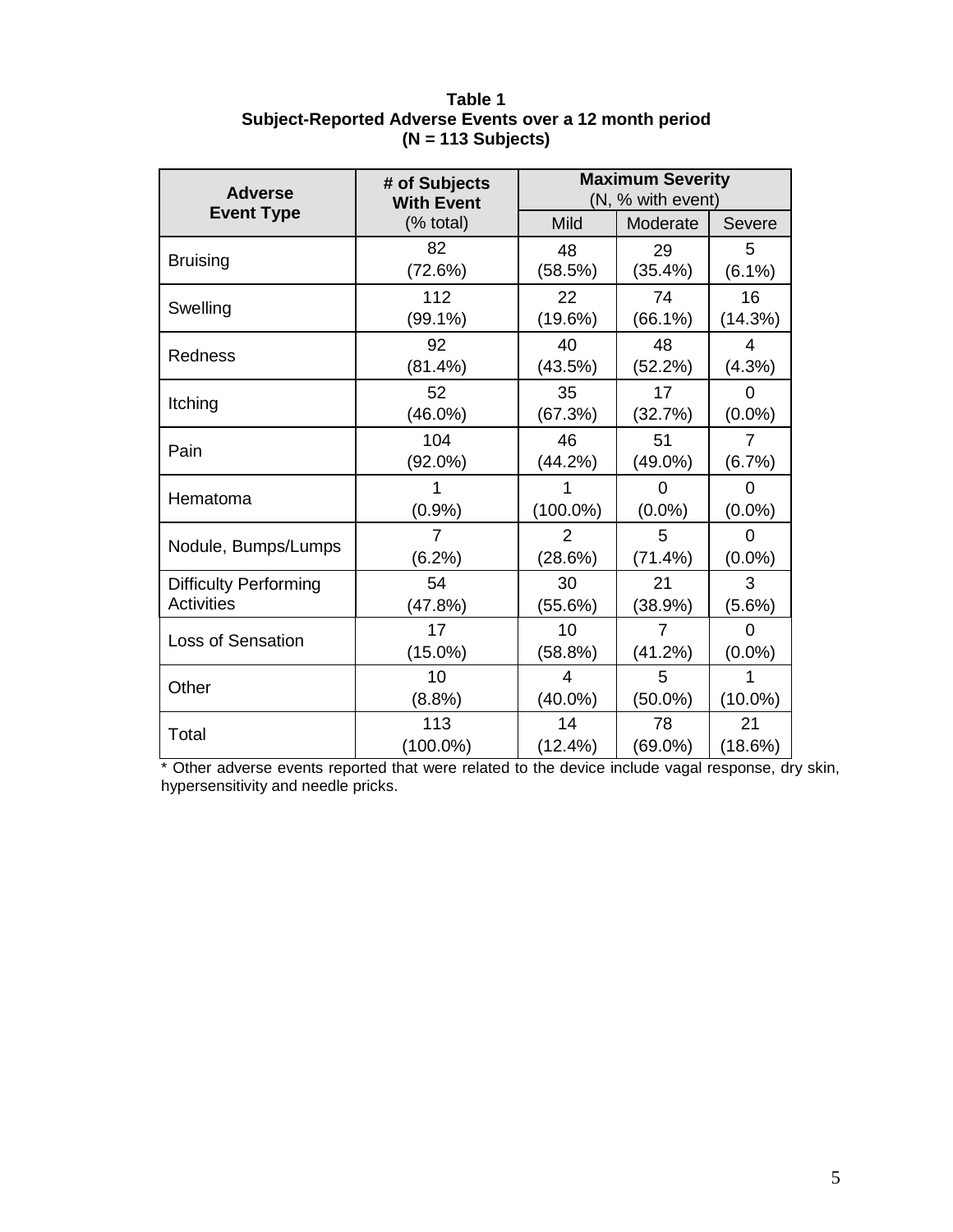| <b>Adverse</b>               | # of Subjects<br><b>With Event</b> | <b>Maximum Severity</b><br>(N, % with event) |              |                |  |
|------------------------------|------------------------------------|----------------------------------------------|--------------|----------------|--|
| <b>Event Type</b>            | (% total)                          | Mild                                         | Moderate     | Severe         |  |
| <b>Bruising</b>              | 21                                 | 13                                           | 6            | $\overline{2}$ |  |
|                              | (18.6%)                            | (61.9%)                                      | (28.6%)      | (9.5%)         |  |
| Swelling                     | 23<br>(20.4%                       | $(30.4\%)$                                   | 14<br>(60.9% | 2<br>(8.7%)    |  |
| Redness                      | 9                                  | 5                                            | 4            | O              |  |
|                              | $(8.0\%)$                          | (55.6%)                                      | (44.4%)      | $(0.0\%)$      |  |
| Itching                      | 4<br>(3.5%)                        | 3<br>$(75.0\%)$                              | $(25.0\%)$   | O<br>$(0.0\%)$ |  |
| Pain                         | (6.2%)                             | 4<br>(57.1%)                                 | 2<br>(28.6%) | (14.3%)        |  |
| Hematoma                     | 0                                  | 0                                            | 0            | 0              |  |
|                              | $(0\%)$                            | $(0\%)$                                      | (0%)         | $(0\%)$        |  |
| Nodule, Bumps/Lumps          | $\overline{7}$                     | 7                                            | $\Omega$     | 0              |  |
|                              | $(6.2\%)$                          | $(100.0\%)$                                  | $(0.0\%)$    | $(0.0\%)$      |  |
| <b>Difficulty Performing</b> | 2                                  | 2                                            | 0            | $\Omega$       |  |
| <b>Activities</b>            | (1.8%)                             | $(100.0\%)$                                  | $(0.0\%)$    | $(0.0\%)$      |  |
| <b>Loss of Sensation</b>     | 0                                  | 0                                            | 0            | $\Omega$       |  |
|                              | (0%)                               | $(0\%)$                                      | (0%)         | $(0\%)$        |  |
| Other                        | 13                                 | $\overline{7}$                               | 5            | 1              |  |
|                              | (11.5%)                            | (53.8%)                                      | (38.5%)      | (7.7%)         |  |
| Total                        | 50                                 | 24                                           | 21           | 5              |  |
|                              | (44.2%)                            | (48.0%)                                      | $(42.0\%)$   | $(10.0\%)$     |  |

**Table 2 Physician-Reported Adverse Events over a 12 month period (N = 113 Subjects)**

Other adverse events reported that were related to the device include vagal response, dry skin, hypersensitivity and needle pricks.

Table 3 shows the duration of adverse events, reported by study subjects and/or physicians. A total of 24 out of 113 subjects (21%) experienced adverse events described as "severe." All events resolved without sequelae.

**Table 3 Duration of Severe Adverse Events over a 12 month period**

| <b>Adverse Event Type</b> | # of Subjects | <b>Mean</b><br>duration<br>(days) | <b>Median</b><br>duration<br>(days) | Range<br>of days | <b>Duration</b><br>reported as<br>"severe" in<br>diary (days) |
|---------------------------|---------------|-----------------------------------|-------------------------------------|------------------|---------------------------------------------------------------|
| Swelling                  | 18            | 17.5                              | 12                                  | $3 - 57$         | 1-8                                                           |
| <b>Bruising</b>           |               | 19.9                              | 10.5                                | $5 - 67$         | $1 - 4$                                                       |
| Pain                      |               | 33.1                              | 21.5                                | 8-99             | $1 - 7$                                                       |
| Difficulty in Performing  | 3             | 41.8                              | 15                                  | $3-97$           | $1 - 11$                                                      |
| <b>Activities</b>         |               |                                   |                                     |                  |                                                               |
| Redness                   |               | 18.5                              | 14.5                                | $3 - 37$         | $1 - 2$                                                       |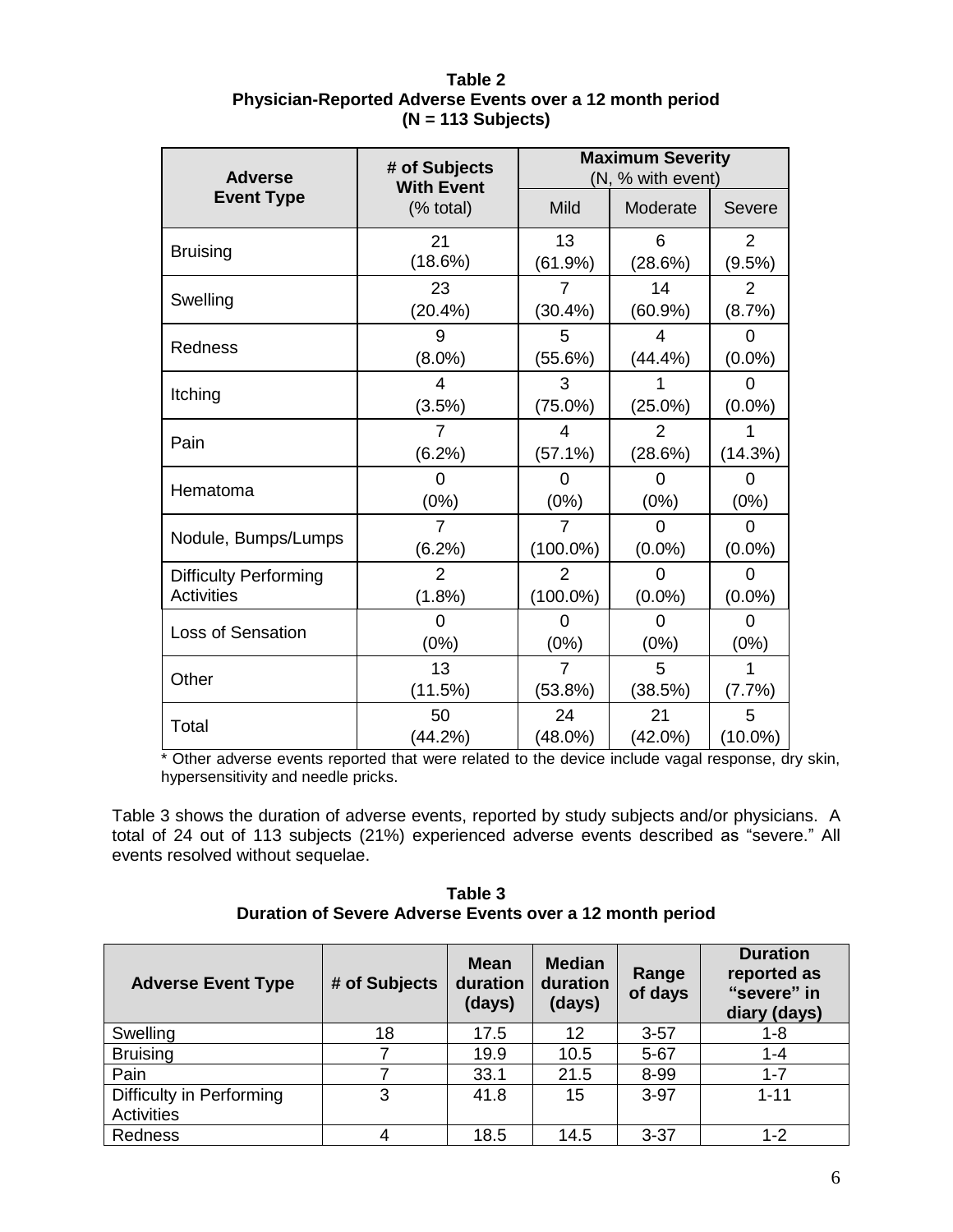# **Adverse Events with Duration Greater Than 14 Days**

Events reported by subjects and/or physicians to last for longer than 14 days are listed below. The percentages are the number of subjects that experienced an adverse event for greater than 14 days out of 113 subjects that were treated in the study. All events resolved without sequelae.

- 29% swelling
- $\bullet$  25% pain
- 7% nodules/bumps/lump
- 6% difficulty performing activities
- 6% redness
- 3% bruising
- 1% hematoma

### *ADVERSE EVENTS AFTER INITIAL TREATMENT*

Tables 4 and 5 present adverse events and maximum severity of those events following 6 months after initial treatment, as reported by subjects and by physicians, respectively.

#### **Table 4 Subjects Experiencing Adverse Events, For First Six Months from Initial Treatment Reported in Subject Diaries N = 113 Subjects**

|                                         |                  |                       | <b>Maximum Severity</b> |                  |                       |  |
|-----------------------------------------|------------------|-----------------------|-------------------------|------------------|-----------------------|--|
| <b>Adverse</b>                          |                  | # Subjects With Event |                         |                  |                       |  |
| <b>Event Type</b>                       | N                | 95% CI                | <b>Mild</b>             | <b>Moderate</b>  | <b>Severe</b>         |  |
| <b>Bruising</b>                         | 73<br>(64.6%)    | $(55.0 - 73.4)$       | 48<br>(65.8%)           | 22<br>$(30.1\%)$ | 3<br>$(4.1\%)$        |  |
| Swelling                                | 110<br>(97.3%)   | $(92.4 - 99.4)$       | 28<br>(25.5%)           | 69<br>(62.7%)    | 13<br>(11.8%)         |  |
| Redness                                 | 88<br>$(77.9\%)$ | $(69.1 - 85.1)$       | 46<br>(52.3%)           | 39<br>(44.3%)    | 3<br>(3.4%)           |  |
| Itching                                 | 49<br>$(43.4\%)$ | $(34.1 - 53.0)$       | 36<br>(73.5%)           | 13<br>(26.5%)    | $\Omega$<br>$(0.0\%)$ |  |
| Pain                                    | 98<br>(86.7%)    | $(79.1 - 92.4)$       | 48<br>(49.0%)           | 45<br>(45.9%)    | 5<br>$(5.1\%)$        |  |
| Hematoma                                | $\Omega$<br>(0%) |                       | 0<br>(0%)               | $\Omega$<br>(0%) | $\Omega$<br>(0%)      |  |
| Nodule, Bumps/Lumps                     | 4<br>(3.5%)      | $(1.0 - 8.8)$         | 1<br>$(25.0\%)$         | 3<br>$(75.0\%)$  | $\Omega$<br>$(0.0\%)$ |  |
| <b>Difficulty Performing Activities</b> | 45<br>(39.8%)    | $(30.7 - 49.5)$       | 26<br>(57.8%)           | 17<br>(37.8%)    | 2<br>(4.4%)           |  |
| <b>Loss of Sensation</b>                | 11<br>(9.7%)     | $(5.0 - 16.8)$        | (63.6%)                 | 4<br>(36.4%)     | 0<br>$(0.0\%)$        |  |
| Other                                   | 9<br>$(8.0\%)$   | $(3.7 - 14.6)$        | 4<br>$(44.4\%)$         | 5<br>(55.6%)     | 0<br>$(0.0\%)$        |  |
| Total                                   | 112<br>(99.1%)   | $(95.2 - 100.0)$      | 21<br>(18.8%)           | 75<br>(67.0%)    | 16<br>(14.3%)         |  |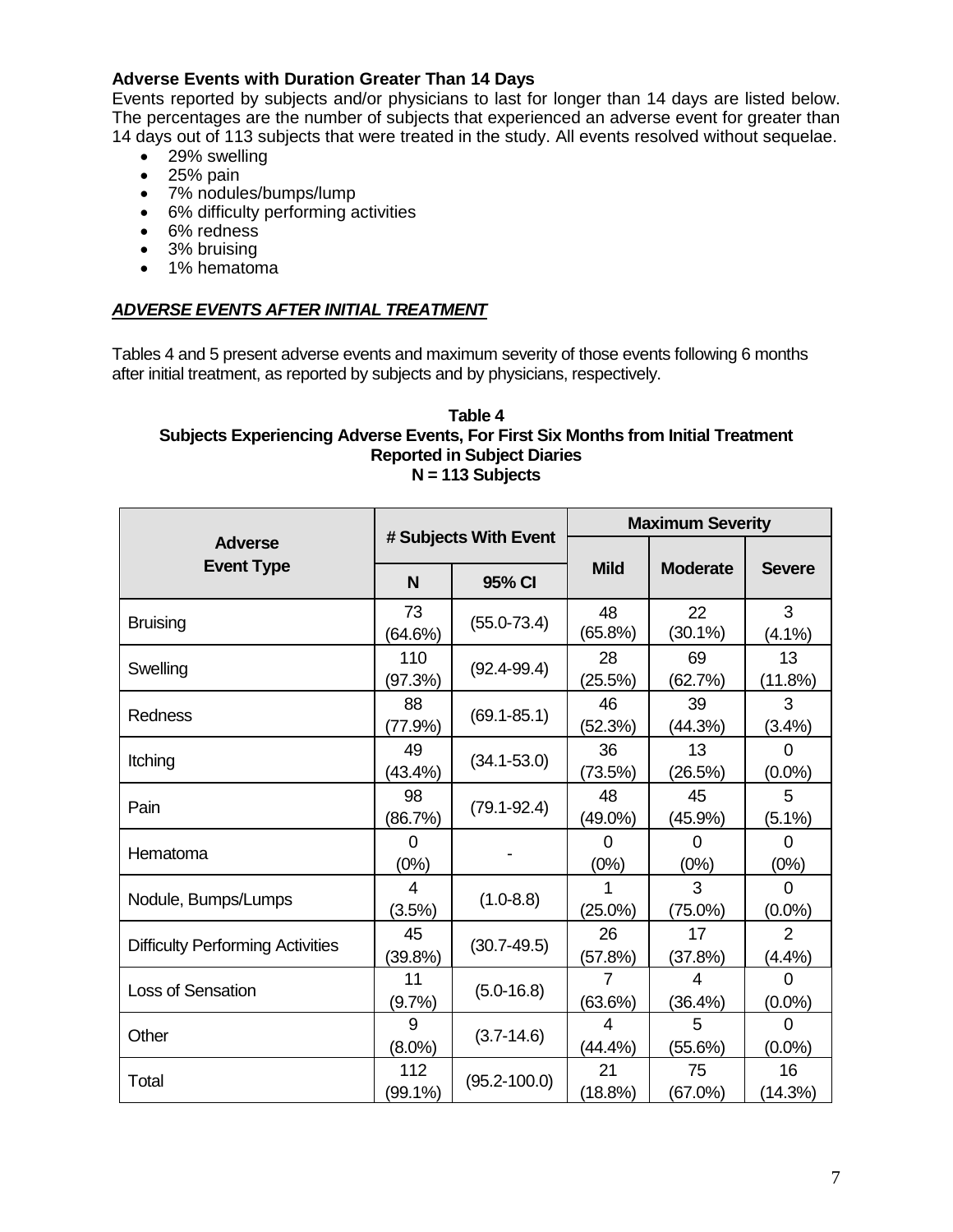### **Table 5 Subjects Experiencing Adverse Events, For First Six Months from Initial Treatment Reported by Physician Assessment N = 113 Subjects**

|                                         |                          |                       | <b>Maximum Severity</b>       |                          |                              |  |
|-----------------------------------------|--------------------------|-----------------------|-------------------------------|--------------------------|------------------------------|--|
| <b>Adverse</b>                          |                          | # Subjects With Event |                               |                          |                              |  |
| <b>Event Type</b>                       | N                        | 95% CI                | <b>Mild</b>                   | <b>Moderate</b>          | <b>Severe</b>                |  |
| <b>Bruising</b>                         | 20<br>(17.7%)            | $(11.2 - 26.0)$       | 14<br>$(70.0\%)$              | 4<br>$(20.0\%)$          | $\overline{2}$<br>$(10.0\%)$ |  |
| Swelling                                | 23<br>(20.4%             | $(13.4 - 29.0)$       | 7<br>$(30.4\%)$               | 14<br>(60.9%)            | $\overline{2}$<br>(8.7%)     |  |
| Redness                                 | 9<br>$(8.0\%)$           | $(3.7 - 14.6)$        | 5<br>(55.6%)                  | 4<br>$(44.4\%)$          | 0<br>$(0.0\%)$               |  |
| Itching                                 | 4<br>(3.5%)              | $(1.0 - 8.8)$         | 3<br>$(75.0\%)$               | $(25.0\%)$               | $\Omega$<br>$(0.0\%)$        |  |
| Pain                                    | 7<br>(6.2%)              | $(2.5-12.3)$          | 4<br>(57.1%)                  | $\mathcal{P}$<br>(28.6%) | (14.3%)                      |  |
| Hematoma                                | $\Omega$<br>(0%)         |                       | 0<br>(0%)                     | $\Omega$<br>(0%)         | $\Omega$<br>(0%)             |  |
| Nodule, Bumps/Lumps                     | 2<br>(1.8%)              | $(0.2 - 6.2)$         | $\overline{2}$<br>$(100.0\%)$ | $\Omega$<br>(0%)         | 0<br>(0%)                    |  |
| <b>Difficulty Performing Activities</b> | $\overline{2}$<br>(1.8%) | $(0.2 - 6.2)$         | 2<br>$(100.0\%)$              | $\Omega$<br>(0%)         | $\Omega$<br>(0%)             |  |
| <b>Loss of Sensation</b>                | 0<br>(0%)                |                       | O<br>(0%)                     | <sup>0</sup><br>(0%)     | $\Omega$<br>(0%)             |  |
| Other                                   | 10<br>(8.8%)             | $(4.3 - 15.7)$        | 6<br>$(60.0\%)$               | 3<br>(30%)               | (10%)                        |  |
| Total                                   | 44<br>(38.9%)            | $(29.9 - 48.6)$       | 20<br>(45.5%)                 | 19<br>(43.2%)            | 5<br>(11.4%)                 |  |

Tables 6 and 7 represent the onset of adverse events after initial treatment, as reported by subjects and physicians, respectively

### **Table 6 Subject-Reported\* Adverse Events Onset after Initial Treatment (n = 914 Events)**

|                                     |                                                  |                    | <b>Reported Adverse Events</b><br>(N, % with event) |             |                                |                                 |  |  |
|-------------------------------------|--------------------------------------------------|--------------------|-----------------------------------------------------|-------------|--------------------------------|---------------------------------|--|--|
| <b>Adverse Event</b><br><b>Type</b> | <b>All First</b><br><b>Onset</b><br>(N, % total) | Week 1             | Week 2                                              | Week 3      | Week 4<br>and<br><b>Beyond</b> | Week 1 and 2<br><b>Combined</b> |  |  |
| <b>Bruising</b>                     | 133<br>(14.6%)                                   | 124<br>$(93.2\%)$  | 5<br>$(3.8\%)$                                      | 3<br>(2.3%) | (0.8%                          | 129<br>$(97.0\%)$               |  |  |
| Swelling                            | 218<br>(23.9%)                                   | 218<br>$(100.0\%)$ | $(0.0\%)$                                           | $(0.0\%)$   | $(0.0\%)$                      | 218<br>$(100.0\%)$              |  |  |
| Redness                             | 166<br>(18.2%)                                   | 163<br>$(98.2\%)$  | 3<br>$(1.8\%)$                                      | $(0.0\%)$   | $(0.0\%)$                      | 166<br>$(100.0\%)$              |  |  |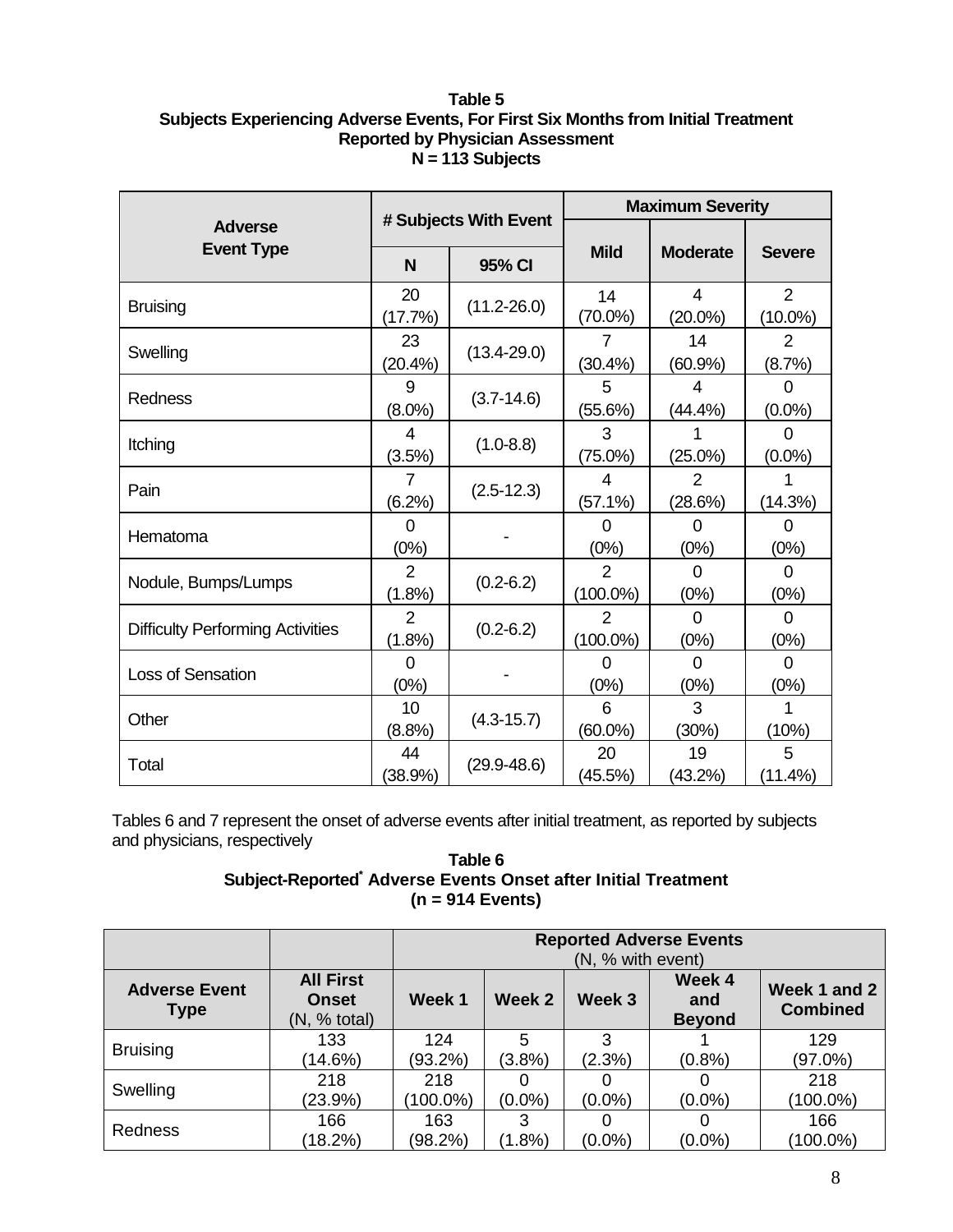|                                                      |                                                  |                           | <b>Reported Adverse Events</b><br>(N, % with event) |                |                                |                                 |  |
|------------------------------------------------------|--------------------------------------------------|---------------------------|-----------------------------------------------------|----------------|--------------------------------|---------------------------------|--|
| <b>Adverse Event</b><br><b>Type</b>                  | <b>All First</b><br><b>Onset</b><br>(N, % total) | Week 1                    | Week 2                                              | Week 3         | Week 4<br>and<br><b>Beyond</b> | Week 1 and 2<br><b>Combined</b> |  |
| Pain                                                 | 192<br>(21.0%)                                   | 180<br>(93.8%)            | 4<br>$(2.1\%)$                                      | 6<br>$(3.1\%)$ | 2<br>$(1.0\%)$                 | 184<br>(95.8%)                  |  |
| Itching                                              | 83<br>$(9.1\%)$                                  | 60<br>(72.3%)             | 16<br>(19.3%)                                       | 6<br>(7.2%)    | $(1.2\%)$                      | 76<br>(91.6%)                   |  |
| Hematoma                                             | $(0.0\%)$                                        | O<br>$(0.0\%)$            | 0<br>$(0.0\%)$                                      | O<br>$(0.0\%)$ | O<br>$(0.0\%)$                 | O<br>$(0.0\%)$                  |  |
| Nodule,<br>Bumps/Lumps                               | (0.8%                                            | $\overline{2}$<br>(28.6%) | 4<br>(57.1%)                                        | 0<br>$(0.0\%)$ | (14.3%)                        | 6<br>(85.7%)                    |  |
| <b>Difficulty</b><br>Performing<br><b>Activities</b> | 82<br>$(9.0\%)$                                  | 71<br>(86.6%)             | 7<br>(8.5%)                                         | 4<br>(4.9%     | 0<br>$(0.0\%)$                 | 78<br>$(95.1\%)$                |  |
| Loss of Sensation                                    | 16<br>$(1.8\%)$                                  | 8<br>$(50.0\%)$           | 5<br>(31.3%)                                        | 3<br>(18.8%)   | $\Omega$<br>$(0.0\%)$          | 13<br>(81.3%)                   |  |
| Other                                                | 17<br>$(1.9\%)$                                  | 13<br>(76.5%)             | 4<br>(23.5%)                                        | 0<br>$(0.0\%)$ | 0<br>$(0.0\%)$                 | 17<br>$(100.0\%)$               |  |
| Total                                                | 914<br>(100.0%)                                  | 839<br>(91.8%)            | 48<br>(5.3%)                                        | 22<br>(2.4%)   | 5<br>$(0.5\%)$                 | 887<br>(97.0%)                  |  |

\* Subject diaries recorded entries for the period of 30 days after treatment. If an event was still ongoing at the time of collection of the diary at 30 days, the resolution date was recorded and reported by phone or at next study visit.

# **Table 7 Physician-Reported Total Number of Adverse Events Onset after Initial Treatment (n = 117 Events)**

|                                               |                                                  |                           | <b>Reported Adverse Events</b><br>(N, % with event) |                       |                                |                                 |  |
|-----------------------------------------------|--------------------------------------------------|---------------------------|-----------------------------------------------------|-----------------------|--------------------------------|---------------------------------|--|
| <b>Adverse Event</b><br><b>Type</b>           | <b>All First</b><br><b>Onset</b><br>(N, % total) | Week 1                    | Week 2                                              | Week 3                | Week 4<br>and<br><b>Beyond</b> | Week 1 and 2<br><b>Combined</b> |  |
| <b>Bruising</b>                               | 26 (22.2%)                                       | 23<br>(88.5%)             | $\Omega$<br>$(0.0\%)$                               | $\Omega$<br>$(0.0\%)$ | 3<br>(11.5%)                   | 23<br>(88.5%)                   |  |
| Swelling                                      | 39<br>(33.3%)                                    | 28<br>(71.8%)             | 10<br>(25.6%)                                       | (2.6%)                | $(0.0\%)$                      | 38<br>(97.4%)                   |  |
| Redness                                       | 15<br>(12.8%)                                    | 14<br>(93.3%)             | (6.7%)                                              | 0<br>$(0.0\%)$        | 0<br>$(0.0\%)$                 | 15<br>$(100.0\%)$               |  |
| Pain                                          | 11<br>$(9.4\%)$                                  | 5<br>(45.5%)              | $\overline{2}$<br>(18.2%)                           | $(9.1\%)$             | 3<br>(27.3%)                   | (63.6%)                         |  |
| Itching                                       | $(6.0\%)$                                        | 5<br>(71.4%)              | O<br>$(0.0\%)$                                      | $(0.0\%)$             | 2<br>(28.6%)                   | 5<br>(71.4%)                    |  |
| Hematoma                                      | $(0.0\%)$                                        | $(0.0\%)$                 | O<br>$(0.0\%)$                                      | $(0.0\%)$             | $(0.0\%)$                      | $(0.0\%)$                       |  |
| Nodule,<br>Bumps/Lumps                        | 3<br>(2.6%)                                      | $\overline{2}$<br>(66.7%) | O<br>$(0.0\%)$                                      | $(0.0\%)$             | (33.3%)                        | $\mathcal{P}$<br>(66.7%)        |  |
| <b>Difficulty</b><br>Performing<br>Activities | 4<br>(3.4%)                                      | 2<br>$(50.0\%)$           | 2<br>$(50.0\%)$                                     | O<br>$(0.0\%)$        | O<br>$(0.0\%)$                 | 4<br>$(100.0\%)$                |  |
| Loss of Sensation                             | 0<br>$(0.0\%)$                                   | 0<br>$(0.0\%)$            | $\Omega$<br>$(0.0\%)$                               | $\Omega$<br>$(0.0\%)$ | 0<br>$(0.0\%)$                 | 0<br>$(0.0\%)$                  |  |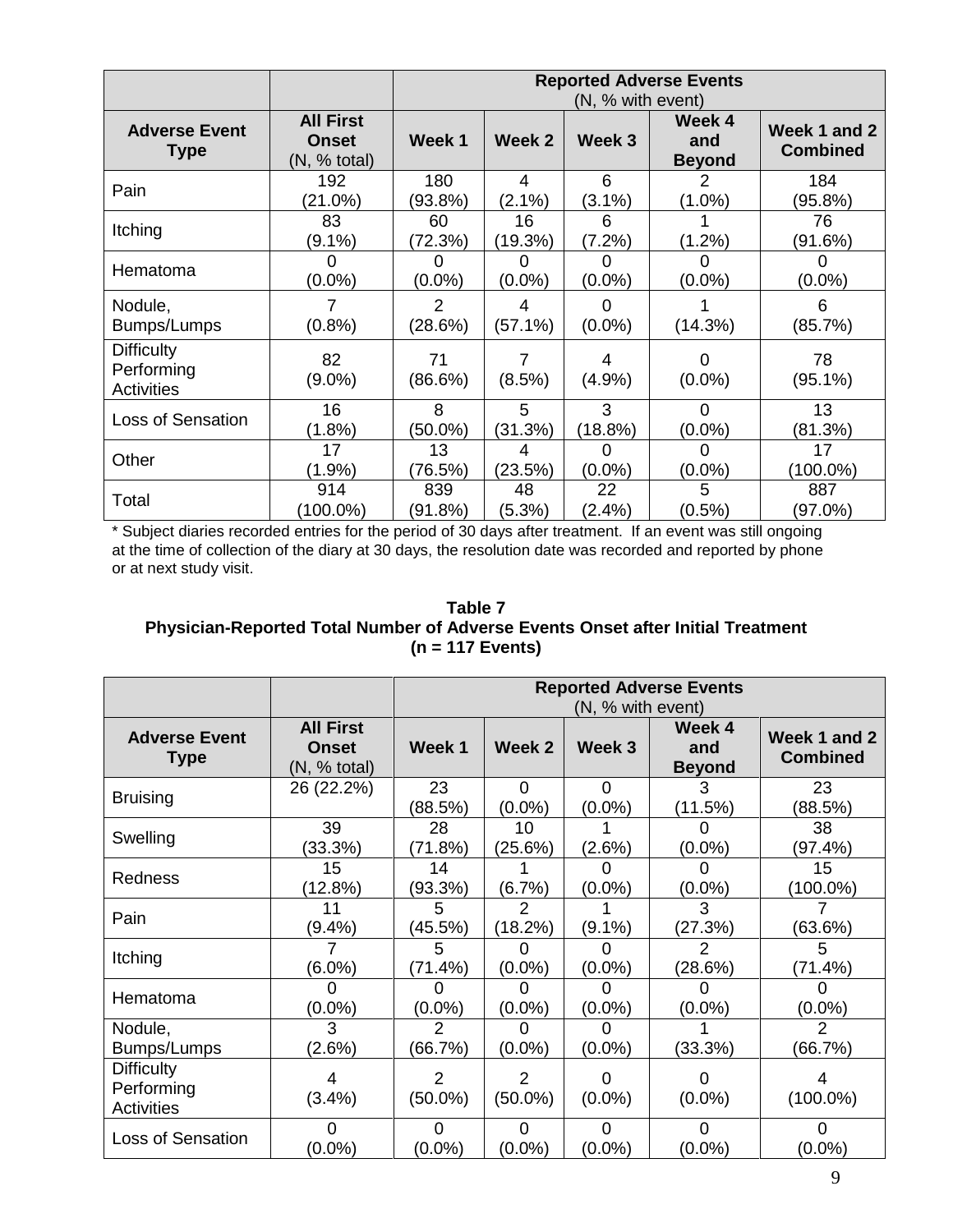|                                     |                                                  |                  | <b>Reported Adverse Events</b><br>(N, % with event) |           |                                |                                 |  |  |
|-------------------------------------|--------------------------------------------------|------------------|-----------------------------------------------------|-----------|--------------------------------|---------------------------------|--|--|
| <b>Adverse Event</b><br><b>Type</b> | <b>All First</b><br><b>Onset</b><br>(N, % total) | Week 1           | Week 2                                              | Week 3    | Week 4<br>and<br><b>Beyond</b> | Week 1 and 2<br><b>Combined</b> |  |  |
| Other                               | 12<br>(10.3%)                                    | $(33.3\%)$       | $(0.0\%)$                                           | $(0.0\%)$ | (66.7%)                        | (33.3%)                         |  |  |
| Total                               | 117<br>$(100.0\%)$                               | 83<br>$(70.9\%)$ | 15<br>(12.8%)                                       | $(1.7\%)$ | 17<br>(14.5%)                  | 98<br>(83.8%)                   |  |  |

# **Recurrent Adverse Events**

An adverse event was considered a recurrent adverse event, if an adverse event of the same type was reported again after greater than 3 days. A total of 58% subjects (66 out of 113) had a recurrent adverse event after initial treatment. Table 8 provides the number of recurrent adverse events reported by subjects after initial treatment. Physicians reported recurrent swelling adverse events after initial treatment from 14-19 days (2 events) and from 60 or more days (1 event).

### **Table 8 Total Number of Recurrent AEs after Initial Treatment Reported in Subject Diaries\* (n=239 events)**

|                              | <b>Less</b><br>Than 14<br><b>Days</b> | $14 - 19$<br><b>Days</b> | $20 - 29$<br><b>Days</b> | 30-59<br><b>Days</b> | <b>Total Adverse</b><br><b>Events per</b><br><b>Event Type</b> |
|------------------------------|---------------------------------------|--------------------------|--------------------------|----------------------|----------------------------------------------------------------|
| <b>Bruising</b>              |                                       | 4                        | 6                        | 0                    | 14                                                             |
|                              | (28.6%)                               | (28.6%)                  | $(42.9\%)$               | $(0.0\%)$            | $(5.9\%)$                                                      |
| Swelling                     | 44                                    | 17                       | 6                        |                      | 68                                                             |
|                              | (64.7%)                               | $(25.0\%)$               | (8.8%)                   | (1.5%)               | (28.5%)                                                        |
| <b>Redness</b>               | 16                                    | 10                       | 11                       | 3                    | 40                                                             |
|                              | $(40.0\%)$                            | $(25.0\%)$               | (27.5%)                  | (7.5%)               | (16.7%)                                                        |
| Pain                         | 43                                    | 6                        | 14                       | 3                    | 66                                                             |
|                              | (65.2%)                               | $(9.1\%)$                | (21.2%)                  | $(4.5\%)$            | (27.6%)                                                        |
| Itching                      | 17                                    |                          |                          |                      | 31                                                             |
|                              | (54.8%)                               | (22.6%)                  | (22.6%)                  | $(0.0\%)$            | $(13.0\%)$                                                     |
| Nodule,                      |                                       |                          |                          |                      | 3                                                              |
| Bumps/Lumps                  | (33.3%)                               | (33.3%)                  | (33.3%)                  | $(0.0\%)$            | (1.3%)                                                         |
| Hematoma                     |                                       |                          |                          |                      |                                                                |
|                              | $(0.0\%)$                             | $(0.0\%)$                | $(0.0\%)$                | $(0.0\%)$            | $(0.0\%)$                                                      |
| <b>Difficulty Performing</b> | 11                                    |                          | 3                        |                      | 16                                                             |
| <b>Activities</b>            | (68.8%)                               | (6.3%)                   | (18.8%)                  | (6.3)                | (6.7%)                                                         |
| <b>Loss of Sensation</b>     |                                       |                          |                          |                      |                                                                |
|                              | $(0.0\%)$                             | $(0.0\%)$                | $(0.0\%)$                | $(0.0\%)$            | $(0.0\%)$                                                      |
| Other                        |                                       |                          | O                        |                      |                                                                |
|                              | $(100.0\%)$                           | $(0.0\%)$                | $(0.0\%)$                | $(0.0\%)$            | (0.4% )                                                        |
| Total                        | 137                                   | 46                       | 48                       | 8                    | 239                                                            |
|                              | (57.3%)                               | $(19.2\%)$               | $(20.1\%)$               | (3.3%)               | $(100.0\%)$                                                    |

\*Subject diaries recorded entries for the period of 30 days after treatment. If an event was still ongoing at the time of collection of the diary at 30 days, the resolution date was recorded and reported by phone or at next study visit.

# *ADVERSE EVENTS REPORTED AFTER RE-TREATMENT*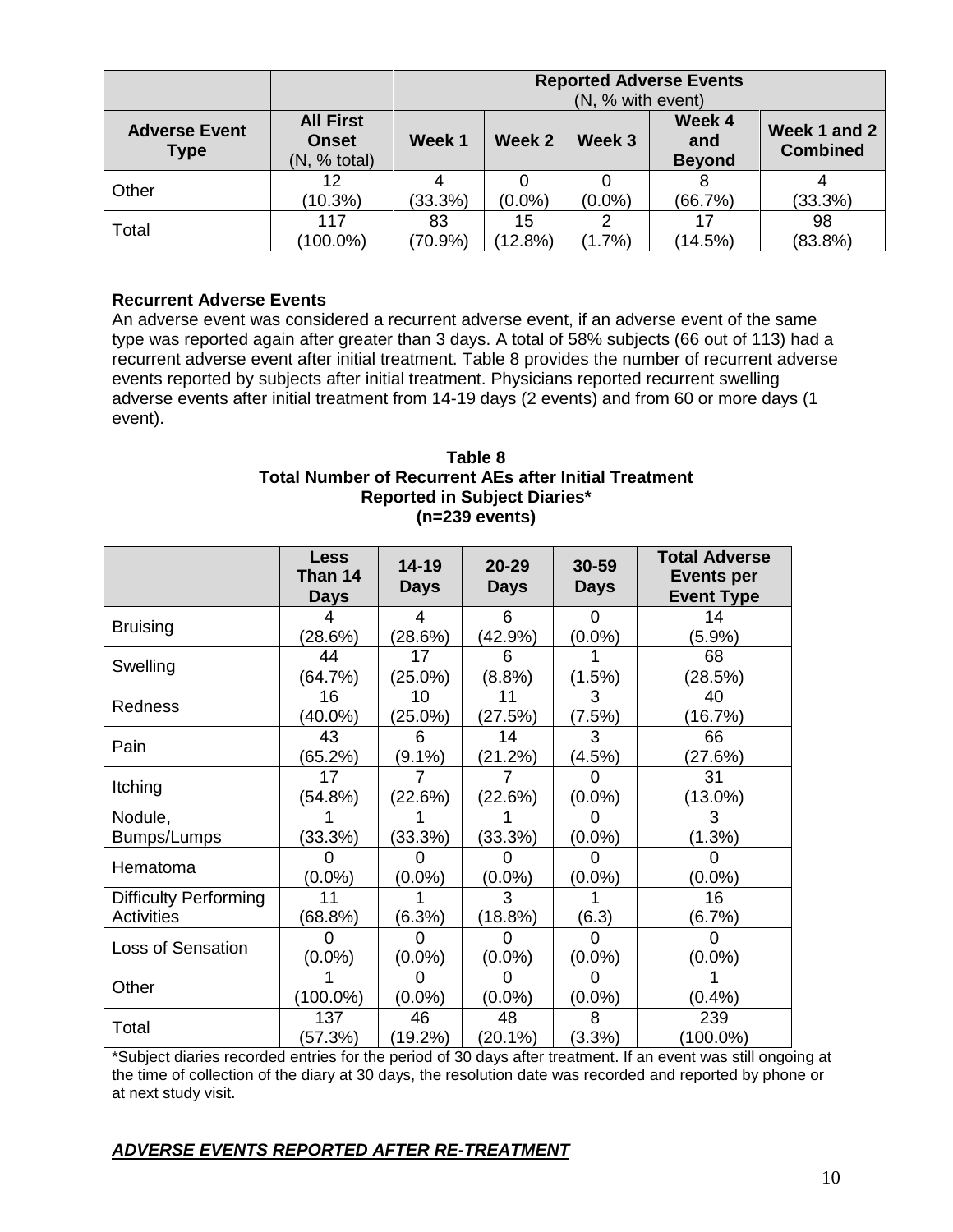Tables 9 and 10 present adverse events and maximum severity of those events following initial treatment and following re-treatment, as reported by subjects and by physicians, respectively.

#### **Table 9 Subject-Reported\* Adverse Events Following Initial Treatment v. Re-treatment Reported in Subject Diaries\* (N = 78 Retreated Subjects)**

|                   | # Subjects   |                                    |                     |                |         |             |                               |                |
|-------------------|--------------|------------------------------------|---------------------|----------------|---------|-------------|-------------------------------|----------------|
| Adverse           |              | <b>Following Initial Treatment</b> |                     |                |         |             | <b>Following Re-Treatment</b> |                |
| Event Type        | $\mathsf{N}$ |                                    | <b>Max Severity</b> |                | N       |             | <b>Max Severity</b>           |                |
|                   | $(\%)$       | <b>Mild</b>                        | Moderate            | Severe         | $(\%)$  | <b>Mild</b> | Moderate                      | Severe         |
| <b>Bruising</b>   | 52           | 34                                 | 16                  | $\overline{2}$ | 45      | 27          | 16                            | $\overline{2}$ |
|                   | (66.7%)      | $(65.4\%)$                         | $(30.8\%)$          | (3.8%)         | (57.7%) | $(60.0\%)$  | (35.6%)                       | (4.4%)         |
| Swelling          | 75           | 23                                 | 44                  | 8              | 68      | 31          | 33                            | 4              |
|                   | $(96.2\%)$   | (30.7%)                            | (58.7%)             | (10.7%)        | (87.2%) | (45.6%)     | (48.5%)                       | $(5.9\%)$      |
| Redness           | 60           | 34                                 | 24                  | $\overline{2}$ | 42      | 26          | 15                            |                |
|                   | (76.9%)      | (56.7%)                            | $(40.0\%)$          | (3.3%)         | (53.8%) | (61.9%)     | (35.7%)                       | (2.4%)         |
| Itching           | 33           | 23                                 | 10                  | 0              | 16      |             | 9                             | 0              |
|                   | (42.3%)      | (69.7%)                            | (30.3%)             | $(0.0\%)$      | (20.5%) | $(43.8\%)$  | (56.3%)                       | $(0.0\%)$      |
| Pain              | 65           | 34                                 | 28                  | 3              | 47      | 28          | 17                            | 2              |
|                   | (83.3%)      | (52.3%)                            | $(43.1\%)$          | $(4.6\%)$      | (60.3%) | (59.6%)     | (36.2%)                       | (4.3%)         |
| Nodule,           | $\mathbf{2}$ | 0                                  | 2                   | $\Omega$       | 3       |             | $\mathbf{2}$                  | 0              |
| Bumps/Lumps       | (2.6%)       | $(0.0\%)$                          | $(100.0\%)$         | $(0.0\%)$      | (3.8%)  | (33.3%)     | (66.7%)                       | $(0.0\%)$      |
|                   | $\Omega$     | 0                                  | 0                   | $\Omega$       |         |             | $\Omega$                      | $\Omega$       |
| Hematoma          | $(0.0\%)$    | $(0.0\%)$                          | $(0.0\%)$           | $(0.0\%)$      | (1.3%)  | (100.0)     | $(0.0\%)$                     | $(0.0\%)$      |
|                   |              |                                    |                     |                |         | %)          |                               |                |
| <b>Difficulty</b> | 26           | 15                                 | 10                  | 1              | 21      | 15          | 5                             | 1              |
| Performing        | (33.3%)      | (57.7%)                            | (38.5%)             | (3.8%)         | (26.9%) | $(71.4\%)$  | (23.8%)                       | (4.8%)         |
| <b>Activities</b> |              |                                    |                     |                |         |             |                               |                |
| Loss of           | 8            | 6                                  | 2                   | $\Omega$       | 6       | 3           | 3                             | $\Omega$       |
| Sensation         | (10.3%)      | $(75.0\%)$                         | $(25.0\%)$          | $(0.0\%)$      | (7.7%)  | $(50.0\%)$  | $(50.0\%)$                    | $(0.0\%)$      |
|                   | 7            | 3                                  | 4                   | $\Omega$       |         | 0           | 0                             |                |
| Other             | $(9.0\%)$    | (42.9%)                            | $(57.1\%)$          | $(0.0\%)$      | (1.3%)  | $(0.0\%)$   | $(0.0\%)$                     | (100.0)        |
|                   |              |                                    |                     |                |         |             |                               | %)             |
|                   | 77           | 17                                 | 50                  | 10             | 73      | 28          | 39                            | 6              |
| Total             | (98.7%)      | (22.1%)                            | (64.9%)             | $(13.0\%)$     | (93.6%) | $(38.4\%)$  | $(53.4\%)$                    | (8.2%)         |
|                   |              |                                    |                     |                |         |             |                               |                |

\*Subject diaries recorded entries for the period of 30 days after treatment. If an event was still ongoing at the time of collection of the diary at 30 days, the resolution date was recorded and reported by phone or at next study visit.

#### **Table 10 Physician-Reported Adverse Events Following Initial Treatment v. Re-treatment (N = 78 Retreated Subjects)**

|                 |                  | # Subjects   |                                    |           |                               |                   |                     |           |  |  |  |
|-----------------|------------------|--------------|------------------------------------|-----------|-------------------------------|-------------------|---------------------|-----------|--|--|--|
| Adverse         |                  |              | <b>Following Initial Treatment</b> |           | <b>Following Re-Treatment</b> |                   |                     |           |  |  |  |
| Event Type      |                  |              | <b>Max Severity</b>                |           |                               |                   | <b>Max Severity</b> |           |  |  |  |
|                 | (%)              | <b>Mild</b>  | Moderate                           | Severe    | (%)                           | Mild              | Moderate            | Severe    |  |  |  |
| <b>Bruising</b> | $(14.1\%)$       | (81.8%)      | $(9.1\%)$                          | $(9.1\%)$ | 5<br>(6.4%)                   | 3<br>(60.0)<br>%) | $(40.0\%)$          | $(0.0\%)$ |  |  |  |
| Swelling        | 12<br>$(15.4\%)$ | 5<br>(41.7%) | 6<br>$(50.0\%)$                    | (8.3%)    | $(0.0\%)$                     | $(0.0\%)$         | $(0.0\%)$           | $(0.0\%)$ |  |  |  |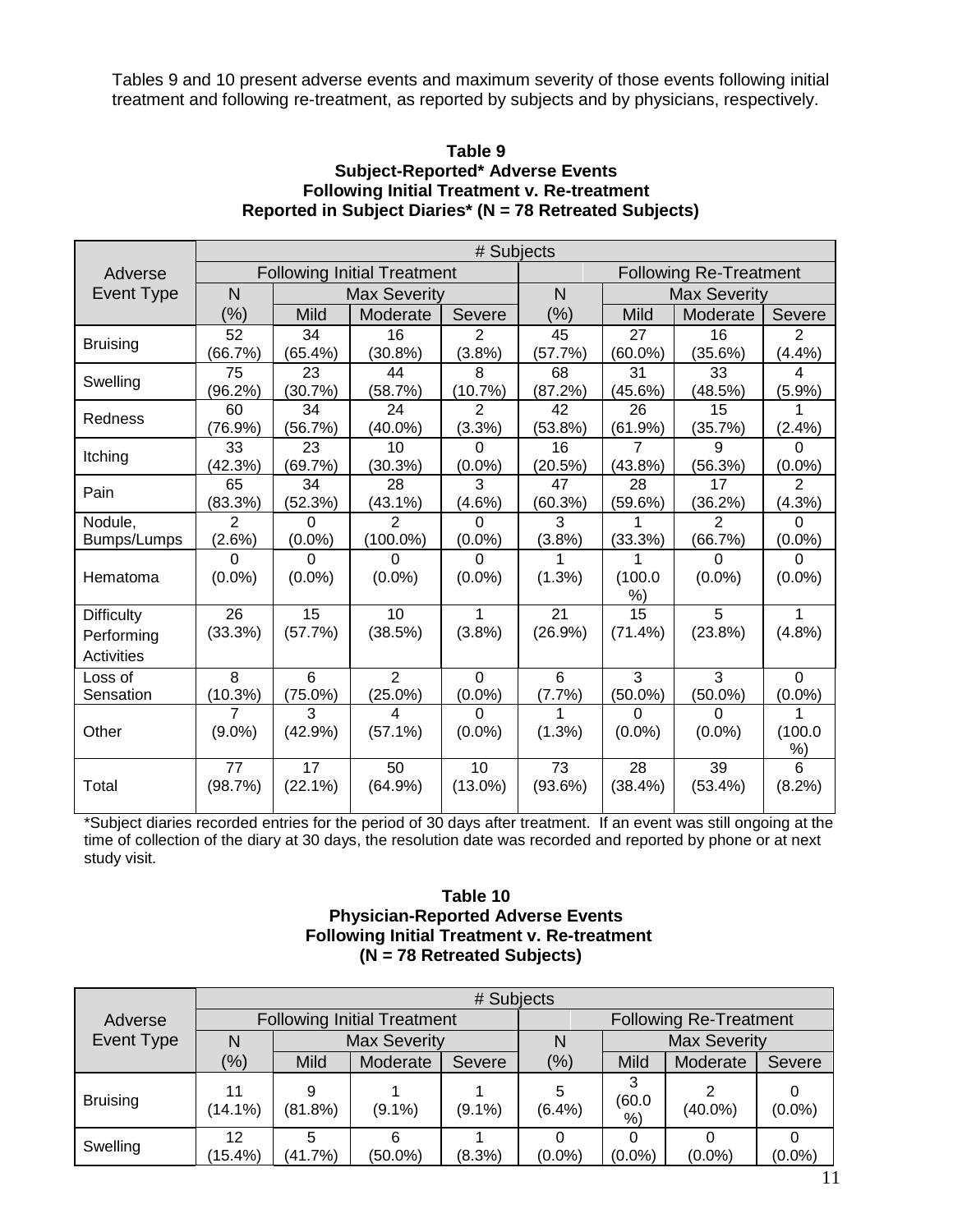|                                                      |                                      |                             |                                    |                          | # Subjects                    |                          |                             |                       |  |  |
|------------------------------------------------------|--------------------------------------|-----------------------------|------------------------------------|--------------------------|-------------------------------|--------------------------|-----------------------------|-----------------------|--|--|
| Adverse                                              |                                      |                             | <b>Following Initial Treatment</b> |                          | <b>Following Re-Treatment</b> |                          |                             |                       |  |  |
| Event Type                                           | N                                    |                             | <b>Max Severity</b>                |                          | N                             |                          | <b>Max Severity</b>         |                       |  |  |
|                                                      | $(\% )$                              | Mild                        | Moderate                           | Severe                   | $(\% )$                       | Mild                     | Moderate                    | Severe                |  |  |
| Redness                                              | 6<br>(7.7%)                          | 3<br>$(50.0\%)$             | 3<br>$(50.0\%)$                    | $\Omega$<br>$(0.0\%)$    | (1.3%)                        | 1<br>(100.0)<br>%)       | $\Omega$<br>$(0.0\%)$       | $\Omega$<br>$(0.0\%)$ |  |  |
| Itching                                              | $\overline{2}$<br>(2.6%)             | $(50.0\%)$                  | $(50.0\%)$                         | $\Omega$<br>$(0.0\%)$    | $\Omega$<br>$(0.0\%)$         | 0<br>$(0.0\%)$           | $\Omega$<br>$(0.0\%)$       | $\Omega$<br>$(0.0\%)$ |  |  |
| Pain                                                 | 4<br>$(5.1\%)$                       | 3<br>$(75.0\%)$             | $(25.0\%)$                         | $\Omega$<br>$(0.0\%)$    | $\Omega$<br>$(0.0\%)$         | $\Omega$<br>$(0.0\%)$    | $\Omega$<br>$(0.0\%)$       | $\Omega$<br>$(0.0\%)$ |  |  |
| Nodule,<br>Bumps/Lumps                               | 0<br>$(0.0\%)$                       | $\Omega$<br>$(0.0\%)$       | 0<br>$(0.0\%)$                     | $\Omega$<br>$(0.0\%)$    | 5<br>(6.4%)                   | 5<br>(100.0)<br>%)       | 0<br>$(0.0\%)$              | $\Omega$<br>$(0.0\%)$ |  |  |
| Hematoma                                             | $\Omega$<br>$(0.0\%)$                | $\Omega$<br>$(0.0\%)$       | $\Omega$<br>$(0.0\%)$              | $\Omega$<br>$(0.0\%)$    | $\Omega$<br>$(0.0\%)$         | $\Omega$<br>$(0.0\%)$    | $\overline{0}$<br>$(0.0\%)$ | $\Omega$<br>$(0.0\%)$ |  |  |
| <b>Difficulty</b><br>Performing<br><b>Activities</b> | (1.3%)                               | $(100.0\%$                  | 0<br>$(0.0\%)$                     | $\Omega$<br>$(0.0\%)$    | $\Omega$<br>$(0.0\%)$         | $\Omega$<br>$(0.0\%)$    | $\Omega$<br>$(0.0\%)$       | $\Omega$<br>$(0.0\%)$ |  |  |
| Loss of<br>Sensation                                 | $\Omega$<br>$(0.0\%)$                | $\overline{0}$<br>$(0.0\%)$ | 0<br>$(0.0\%)$                     | $\mathbf 0$<br>$(0.0\%)$ | $\overline{0}$<br>$(0.0\%)$   | $\mathbf 0$<br>$(0.0\%)$ | $\overline{0}$<br>$(0.0\%)$ | $\Omega$<br>$(0.0\%)$ |  |  |
| Other                                                | $\overline{\mathbf{4}}$<br>$(5.1\%)$ | 3<br>$(75.0\%)$             | 1<br>$(25.0\%)$                    | $\Omega$<br>$(0.0\%)$    | 3<br>(3.8%)                   | (33.3)<br>%)             | $\overline{2}$<br>(66.7%)   | $\Omega$<br>$(0.0\%)$ |  |  |
| Total                                                | 24<br>(30.8%)                        | 14<br>(58.3%)               | 9<br>(37.5%)                       | (4.2%)                   | 14<br>(17.9%)                 | 10<br>(71.4<br>$%$ )     | 4<br>(28.6%)                | $\Omega$<br>$(0.0\%)$ |  |  |

Tables 11 and 12 represent the onset of all adverse events after re-treatment, as reported by subjects and physicians, respectively.

#### **Table 11 Subject Reported\* Total Number of Adverse Events Onset after Re-treatment (n = 473 Events)**

|                                     |                                              | <b>Reported Adverse Events</b> |                       |                   |                                |                                 |  |  |
|-------------------------------------|----------------------------------------------|--------------------------------|-----------------------|-------------------|--------------------------------|---------------------------------|--|--|
|                                     |                                              |                                | (N, % event type)     |                   |                                |                                 |  |  |
| <b>Adverse Event</b><br><b>Type</b> | <b>First</b><br><b>Onset</b><br>(N, % total) | Week 1                         | Week 2                | Week <sub>3</sub> | Week 4<br>and<br><b>Beyond</b> | Week 1 and 2<br><b>Combined</b> |  |  |
| <b>Bruising</b>                     | 82<br>(17.3%)                                | 82<br>$(100.0\%)$              | $\Omega$<br>$(0.0\%)$ | 0<br>$(0.0\%)$    | $(0.0\%)$                      | 82<br>$(100.0\%)$               |  |  |
| Swelling                            | 133<br>(28.1%)                               | 133<br>$(100.0\%)$             | O<br>$(0.0\%)$        | O<br>$(0.0\%)$    | $(0.0\%)$                      | 133<br>(100.0%)                 |  |  |
| Redness                             | 83<br>(17.5%)                                | 82<br>$98.8\%$                 | $(1.2\%)$             | $(0.0\%)$         | (0.0%)                         | 83<br>$(100.0\%)$               |  |  |
| Pain                                | 91<br>$(19.2\%)$                             | 91<br>$(100.0\%)$              | $(0.0\%)$             | $(0.0\%)$         | $(0.0\%)$                      | 91<br>(100.0%)                  |  |  |
| Itching                             | 30<br>(6.3%)                                 | 30<br>$(100.0\%)$              | $(0.0\%)$             | $(0.0\%)$         | $(0.0\%)$                      | 30<br>$(100.0\%)$               |  |  |
| Hematoma                            | $(0.2\%)$                                    | $(100.0\%)$                    | $(0.0\%)$             | $(0.0\%)$         | $(0.0\%)$                      | $(100.0\%)$                     |  |  |
| Nodule,                             | 5                                            |                                | 2                     |                   | 3                              | 2                               |  |  |
| Bumps/Lumps                         | $(1.1\%)$                                    | $(0.0\%)$                      | $(40.0\%)$            | $(0.0\%)$         | $(60.0\%)$                     | $(40.0\%)$                      |  |  |
| <b>Difficulty</b>                   | 36                                           | 32                             | 2                     |                   |                                | 34                              |  |  |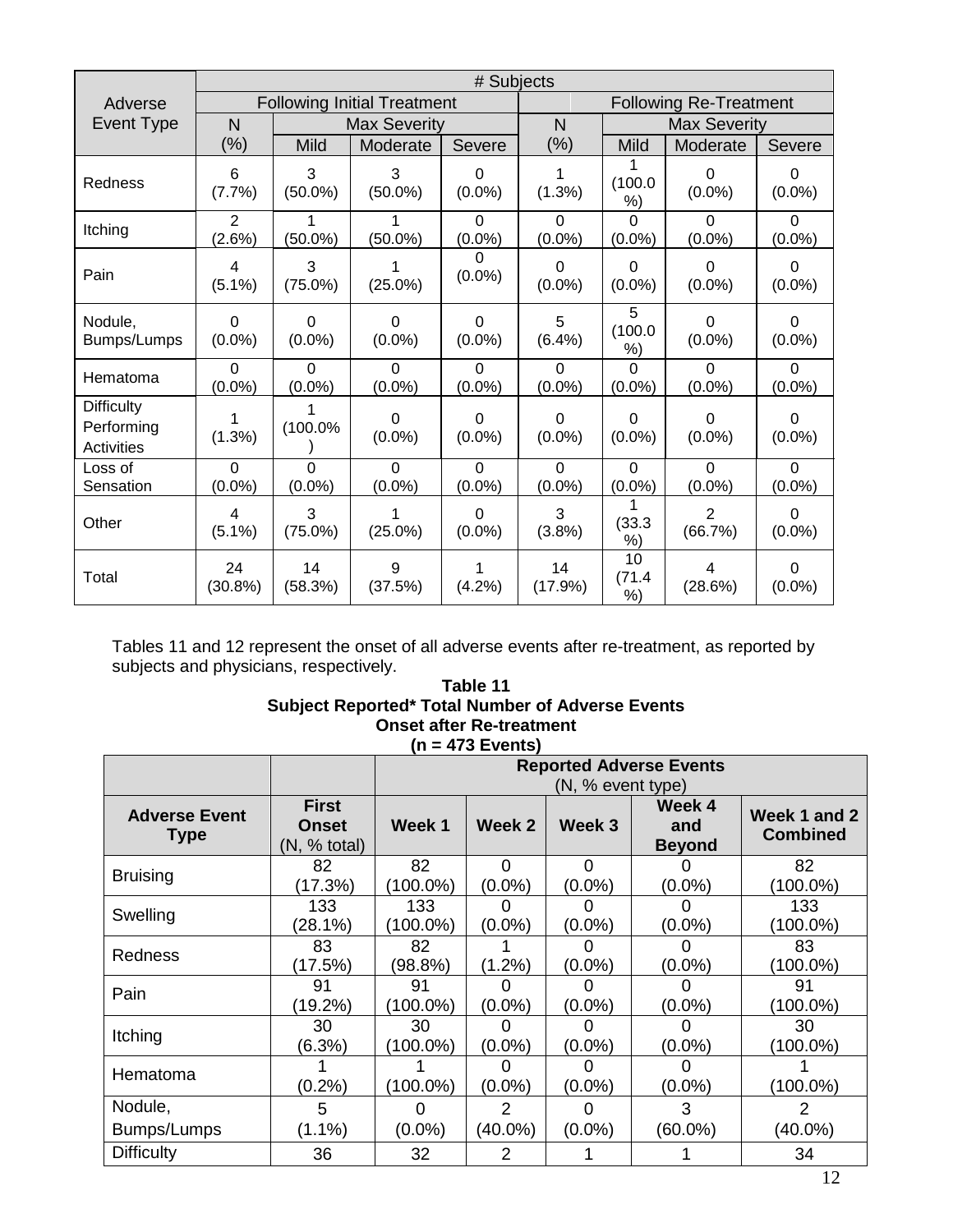|                                     |                                              | <b>Reported Adverse Events</b><br>(N, % event type) |                |              |                                |                                 |  |
|-------------------------------------|----------------------------------------------|-----------------------------------------------------|----------------|--------------|--------------------------------|---------------------------------|--|
| <b>Adverse Event</b><br><b>Type</b> | <b>First</b><br><b>Onset</b><br>(N, % total) | Week 1                                              | Week 2         | Week 3       | Week 4<br>and<br><b>Beyond</b> | Week 1 and 2<br><b>Combined</b> |  |
| Performing<br><b>Activities</b>     | (7.6%)                                       | (88.9%)                                             | $(5.6\%)$      | (2.8%)       | $(2.8\%)$                      | $(94.4\%)$                      |  |
| <b>Loss of Sensation</b>            | 11<br>(2.3%)                                 | 9<br>(81.8%)                                        | $(0.0\%)$      | 2<br>(18.2%) | $(0.0\%)$                      | 9<br>(81.8%)                    |  |
| Other                               | $(0.2\%)$                                    | $(100.0\%)$                                         | $(0.0\%)$      | $(0.0\%)$    | $(0.0\%)$                      | $(100.0\%)$                     |  |
| Total                               | 473<br>$(100.0\%)$                           | 461<br>(97.5%)                                      | 5<br>$(1.1\%)$ | $(0.6\%)$    | (0.8%                          | 466<br>(98.5%)                  |  |

\* Subject diaries recorded entries for the period of 30 days after treatment. If an event was still ongoing at the time of collection of the diary at 30 days, the resolution date was recorded and reported by phone or at next study visit.

# **Table 12 Physician Reported Total Number of Adverse Events Onset after Re-treatment (n = 21 Events)**

|                                                      |                                              | <b>Reported Adverse Events</b> |                       |                       |                                |                                 |
|------------------------------------------------------|----------------------------------------------|--------------------------------|-----------------------|-----------------------|--------------------------------|---------------------------------|
|                                                      |                                              |                                |                       | (N, % event type)     |                                |                                 |
| <b>Adverse Event</b><br><b>Type</b>                  | <b>First</b><br><b>Onset</b><br>(N, % total) | Week 1                         | Week <sub>2</sub>     | Week <sub>3</sub>     | Week 4<br>and<br><b>Beyond</b> | Week 1 and 2<br><b>Combined</b> |
| <b>Bruising</b>                                      | 8<br>(38.1%)                                 | 7<br>(87.5%)                   | $\Omega$<br>$(0.0\%)$ | $\Omega$<br>$(0.0\%)$ | (12.5%)                        | 7<br>(87.5%)                    |
| Swelling                                             | 0<br>$(0.0\%)$                               | 0<br>$(0.0\%)$                 | $\Omega$<br>$(0.0\%)$ | 0<br>$(0.0\%)$        | $(0.0\%)$                      | 0<br>$(0.0\%)$                  |
| Redness                                              | $\overline{2}$<br>(9.5%)                     | $\mathfrak{p}$<br>$(100.0\%)$  | ი<br>$(0.0\%)$        | O<br>$(0.0\%)$        | $(0.0\%)$                      | $\overline{2}$<br>$(100.0\%)$   |
| Pain                                                 | ი<br>$(0.0\%)$                               | $(0.0\%)$                      | 0<br>$(0.0\%)$        | 0<br>$(0.0\%)$        | $(0.0\%)$                      | O<br>$(0.0\%)$                  |
| Itching                                              | $(0.0\%)$                                    | $(0.0\%)$                      | 0<br>$(0.0\%)$        | O<br>$(0.0\%)$        | $(0.0\%)$                      | 0<br>$(0.0\%)$                  |
| Hematoma                                             | $(0.0\%)$                                    | $(0.0\%)$                      | 0<br>$(0.0\%)$        | O<br>$(0.0\%)$        | $(0.0\%)$                      | $(0.0\%)$                       |
| Nodule,<br>Bumps/Lumps                               | 7<br>(33.3%)                                 | (14.3%)                        | $\Omega$<br>$(0.0\%)$ | $\Omega$<br>$(0.0\%)$ | 6<br>(85.7%)                   | (14.3%)                         |
| <b>Difficulty</b><br>Performing<br><b>Activities</b> | Ω<br>$(0.0\%)$                               | 0<br>$(0.0\%)$                 | $\Omega$<br>$(0.0\%)$ | 0<br>$(0.0\%)$        | O<br>$(0.0\%)$                 | 0<br>$(0.0\%)$                  |
| <b>Loss of Sensation</b>                             | $\Omega$<br>$(0.0\%)$                        | $\Omega$<br>$(0.0\%)$          | $\Omega$<br>$(0.0\%)$ | $\Omega$<br>$(0.0\%)$ | $\Omega$<br>$(0.0\%)$          | $\Omega$<br>$(0.0\%)$           |
| Other                                                | 4<br>$(19.0\%)$                              | $\Omega$<br>$(0.0\%)$          | $\Omega$<br>$(0.0\%)$ | $\Omega$<br>$(0.0\%)$ | 4<br>$(100.0\%)$               | $\Omega$<br>$(0.0\%)$           |
| Total                                                | 21<br>$(100.0\%)$                            | 10<br>(47.6%)                  | $\Omega$<br>$(0.0\%)$ | 0<br>$(0.0\%)$        | 11<br>(52.4%)                  | 10<br>(47.6%)                   |

Table 13 shows the total number of recurrent adverse events after re-treatment, as reported by subjects. No recurrent adverse events after re-treatment were reported by physicians.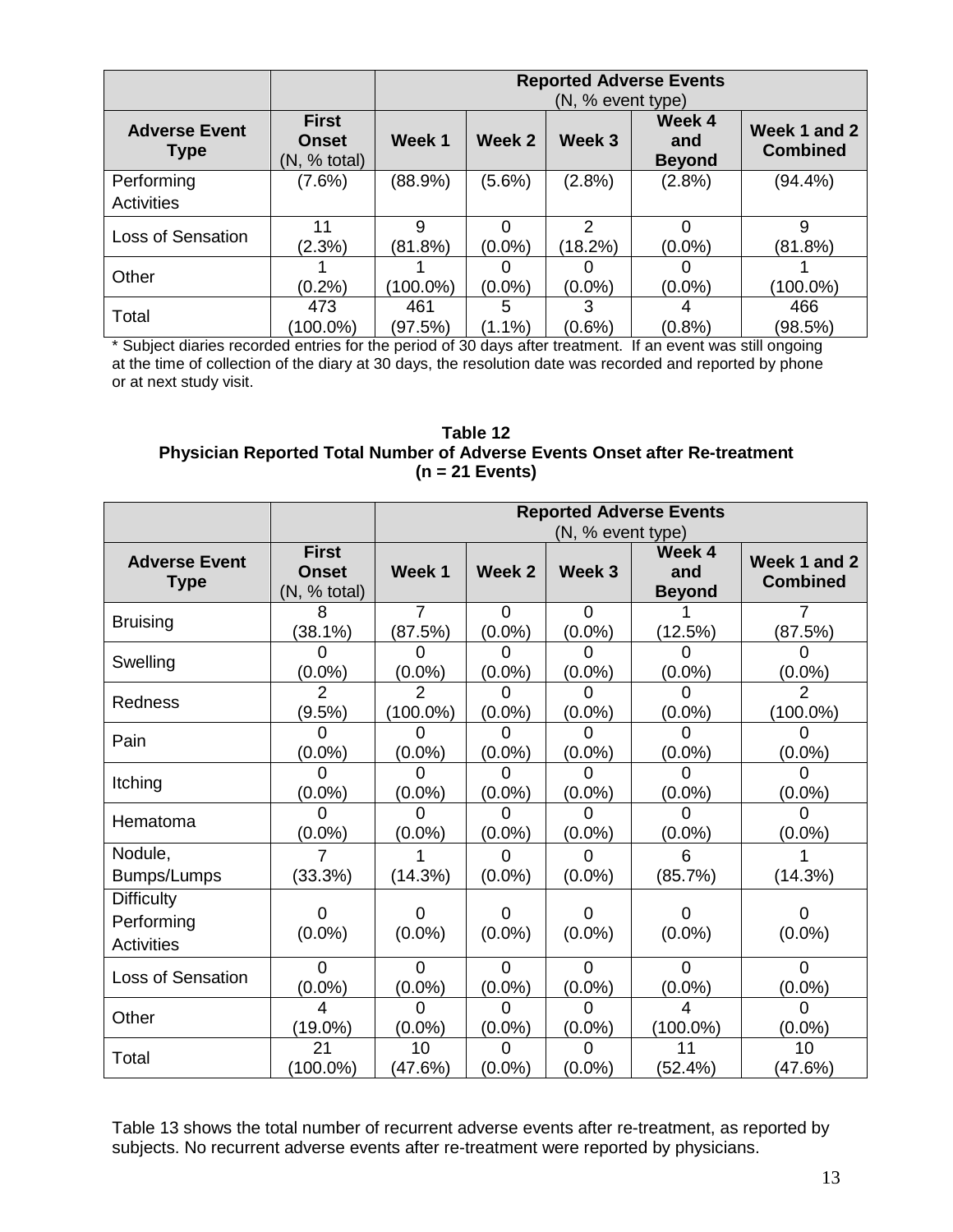# **Table 13 Total Number of Recurrent Adverse Events after Re-treatment Reported in Subject Diaries\* (n = 31 events)**

| <b>Adverse Event</b><br><b>Type</b>               | <b>Less</b><br>Than 14<br><b>Days</b> | $14 - 19$<br><b>Days</b> | $20 - 29$<br><b>Days</b>  | 30-59<br><b>Days</b>      | 60 or<br><b>More</b><br><b>Days</b> | <b>Total Adverse</b><br><b>Events per</b><br><b>Event Type</b> |
|---------------------------------------------------|---------------------------------------|--------------------------|---------------------------|---------------------------|-------------------------------------|----------------------------------------------------------------|
| <b>Bruising</b>                                   | 0<br>$(0.0\%)$                        | $\Omega$<br>$(0.0\%)$    | $\Omega$<br>$(0.0\%)$     | $\Omega$<br>$(0.0\%)$     | <sup>0</sup><br>$(0.0\%)$           | $(0.0\%)$                                                      |
| Swelling                                          | 4<br>(33.3%)                          | (8.3%)                   | 5<br>(41.7%)              | $\overline{2}$<br>(16.7%) | $\Omega$<br>$(0.0\%)$               | 12<br>(38.7%)                                                  |
| Redness                                           | $(20.0\%)$                            | $(40.0\%)$               | $(20.0\%)$                | $(20.0\%)$                | $(0.0\%)$                           | 5<br>(16.1%)                                                   |
| Pain                                              | $(0.0\%)$                             | 3<br>(100.0%)            | ი<br>$(0.0\%)$            | $(0.0\%)$                 | O<br>$(0.0\%)$                      | 3<br>(9.7%)                                                    |
| Itching                                           | $(0.0\%)$                             | $(0.0\%)$                | 4<br>(66.7%)              | 2<br>(33.3%)              | $(0.0\%)$                           | ิค<br>(19.4%)                                                  |
| Nodule,<br>Bumps/Lumps                            | 0<br>$(0.0\%)$                        | O<br>$(0.0\%)$           | 0<br>$(0.0\%)$            | 0<br>$(0.0\%)$            | 0<br>$(0.0\%)$                      | 0<br>$(0.0\%)$                                                 |
| Hematoma                                          | $\Omega$<br>$(0.0\%)$                 | $\Omega$<br>$(0.0\%)$    | $\Omega$<br>$(0.0\%)$     | $\Omega$<br>$(0.0\%)$     | $\Omega$<br>$(0.0\%)$               | $\Omega$<br>$(0.0\%)$                                          |
| <b>Difficulty Performing</b><br><b>Activities</b> | 0<br>$(0.0\%)$                        | 3<br>$(100.0\%)$         | <sup>0</sup><br>$(0.0\%)$ | 0<br>$(0.0\%)$            | 0<br>$(0.0\%)$                      | 3<br>(9.7%)                                                    |
| <b>Loss of Sensation</b>                          | $\Omega$<br>$(0.0\%)$                 | $\Omega$<br>$(0.0\%)$    | 2<br>$(100.0\%)$          | $\Omega$<br>$(0.0\%)$     | $\Omega$<br>$(0.0\%)$               | 2<br>(6.5%)                                                    |
| Other                                             | 0<br>$(0.0\%)$                        | $(0.0\%)$                | O<br>$(0.0\%)$            | $(0.0\%)$                 | $(0.0\%)$                           | 0<br>$(0.0\%)$                                                 |
| Total                                             | 5<br>(16.1%)                          | 9<br>$(29.0\%)$          | 12<br>(38.7%)             | 5<br>(16.1%)              | O<br>$(0.0\%)$                      | 31<br>$(100.0\%)$                                              |

\*Subject diaries recorded entries for the period of 30 days after treatment. If an event was still ongoing at the time of collection of the diary at 30 days, the resolution date was recorded and reported by phone or at next study visit.

# **B. PIVOTAL HAND CLINICAL TRIAL**

# **Study Design**

A prospective, randomized, masked, controlled study in 114 subjects at six investigational sites in the United States was conducted to evaluate the safety and effectiveness of RADIESSE injectable implant for the treatment of volume loss in the hands. Eighty-five (85) subjects were randomized to a treatment group (immediate treatment) and twenty-nine (29) subjects were randomized to an untreated control group (delayed treatment) through 3 months from enrollment. One hundred-thirteen (113) of the 114 subjects (99%) completed the study through 3 months. After collection of the required data for the analysis between these two groups, the control group was crossed over and received treatment. All subjects were eligible for retreatment 6 months after initial treatment. Seventy-eight of the 113 subjects (69%) received retreatment. From enrollment to 12 months, one hundred eleven out of 113 subjects (98%) subjects completed study follow-up.

# **Subject Demographics**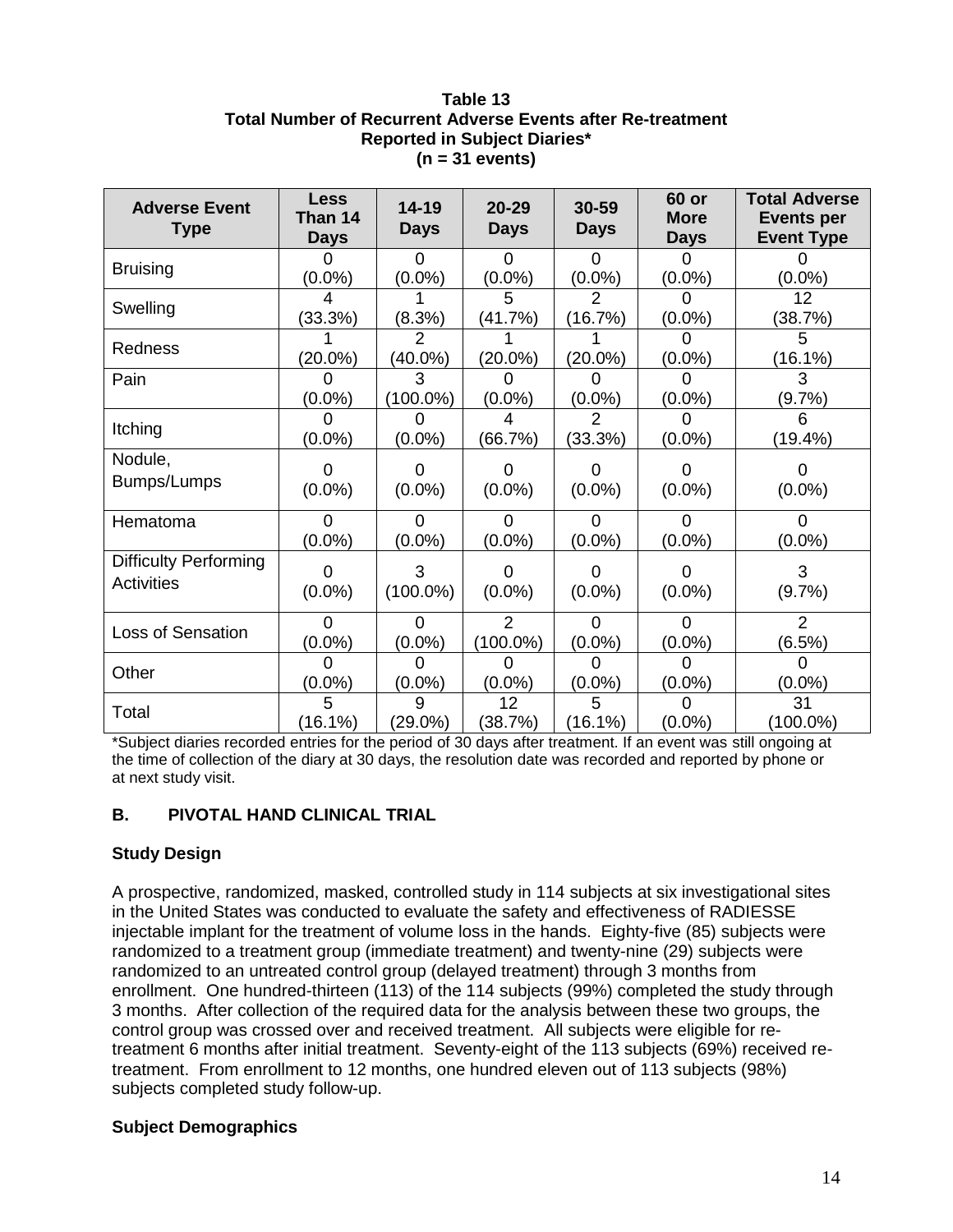Table 14 summarizes the demographics for the 114 subjects who participated in the investigation. Statistical analysis for the comparison between the treatment group and the control group showed there were no statistical differences between the groups in any of the demographics categories.

|                               | <b>Treatment</b><br><b>Group</b><br>(Immediate)<br>$(N=85)$ | <b>Control</b><br><b>Group</b><br>(Delayed)<br>$(N=29)$ |
|-------------------------------|-------------------------------------------------------------|---------------------------------------------------------|
| Age (years)                   |                                                             |                                                         |
| Mean                          | 52.8                                                        | 54.8                                                    |
| <b>SD</b>                     | 8.0                                                         | 10.6                                                    |
| Median                        | 52.0                                                        | 57.0                                                    |
| Range                         | $26 - 75$                                                   | $34 - 79$ )                                             |
| Gender $- n$ (%)              |                                                             |                                                         |
| Female                        | (95.3%)<br>81                                               | 28 (96.6%)                                              |
| Male                          | 4(4.7%)                                                     | (3.4%)<br>1                                             |
| Race $- n$ (%)                |                                                             |                                                         |
| Caucasian                     | 66 (77.6%)                                                  | 21<br>(72.4%)                                           |
| African American              | 3(3.5%)                                                     | 3(10.3%)                                                |
| Hispanic                      | 12 (14.1%)                                                  | 3(10.3%)                                                |
| Asian                         | 3(3.5%)                                                     | (3.4%)<br>1                                             |
| Other                         | $\mathbf 1$<br>$(1.2\%)$                                    | 1<br>(3.4%)                                             |
| Fitzpatrick Skin Type - n (%) |                                                             |                                                         |
|                               | 3(3.5%)                                                     | $0(0.0\%)$                                              |
| $\mathbf{I}$                  | 45 (52.9%)                                                  | (37.9%)<br>11                                           |
| Ш                             | 19 (22.4%)                                                  | (37.9%)<br>11                                           |
| IV                            | 13<br>(15.3%)                                               | 13.8%)<br>4                                             |
| V                             | 4 (4.7%)                                                    | $2(6.9\%)$                                              |
| VI                            | $(1.2\%)$<br>1                                              | 1<br>(3.4%)                                             |
| Hand Dominance $- n$ (%)      |                                                             |                                                         |
| Right                         | 79 (92.9%)                                                  | 26 (89.7%)                                              |
| Left                          | $6(7.1\%)$                                                  | 3(10.3%)                                                |

# **Table 14. Subject Demographics N = 114 Subjects\***

\*Including a subject withdrawn prior to treatment

# **Injection Volume**

Subjects received Radiesse injectable implant mixed with 2% lidocaine HCl (final concentration 0.3% as per mixing protocol detailed in Section *Component Assembly and Mixing Instructions*) in the dorsum of both hands (defined as the space bound laterally between the first and fifth metacarpals, proximally by the dorsal wrist crease, and distally by the metacarpophalangeal joints) using a 27 gauge needle. The number of injection points varied and was left to the discretion of the treating investigator. Injected aliquots had volumes of a maximum of 0.5 cc each.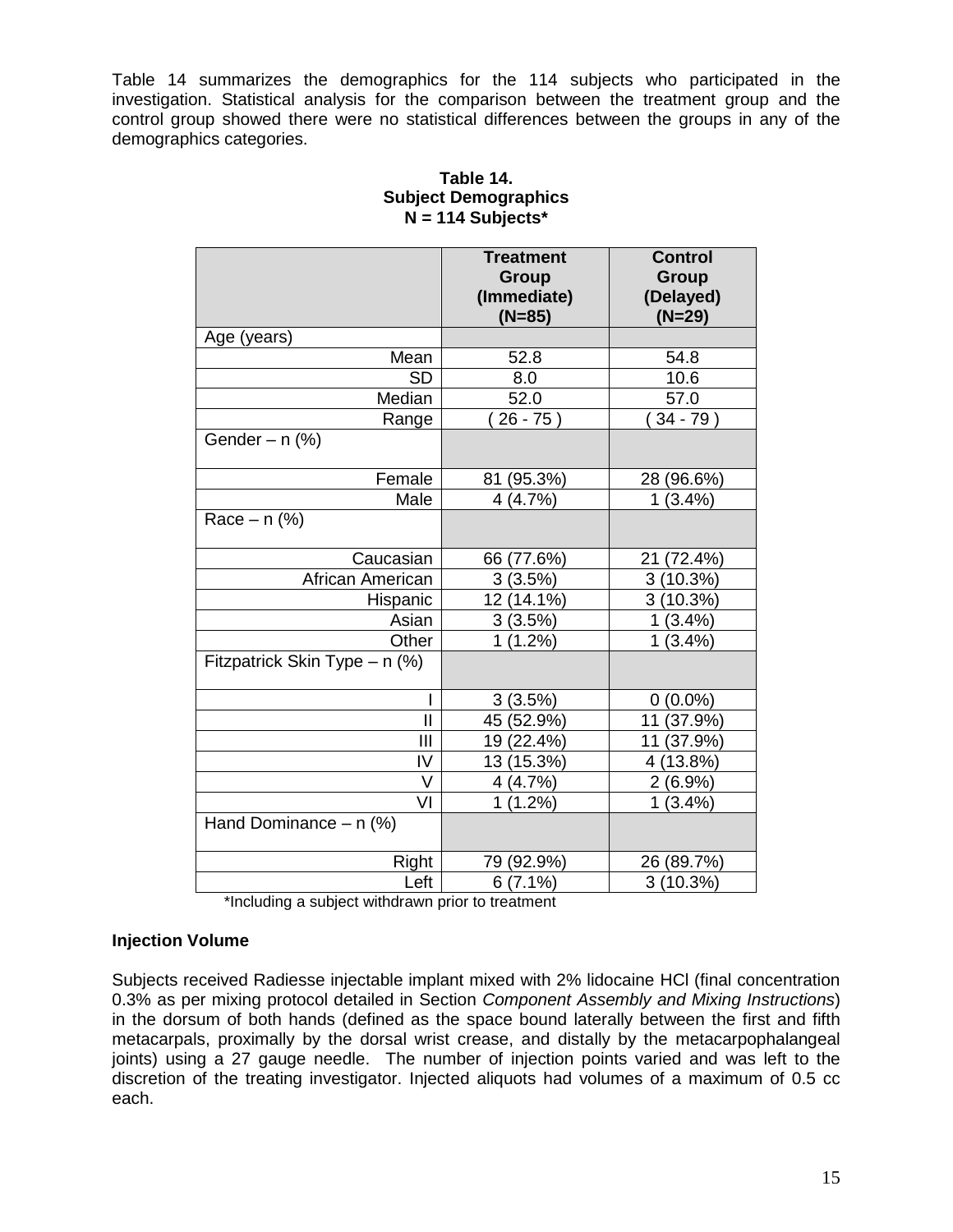The volumes of Radiesse (including the volume of added lidocaine) that were injected are detailed in Table 15. The data are presented by initial treatment, re-treatment, and by the combined amount of both treatments.

|                              |                             | <b>Initial Treatment</b><br>$n = 226$ Hands |                  | <b>Re-treatment</b><br>$n = 156$ Hands |                     |                  | <b>Combined</b><br>$n = 226$ Hands |                  |                   |
|------------------------------|-----------------------------|---------------------------------------------|------------------|----------------------------------------|---------------------|------------------|------------------------------------|------------------|-------------------|
|                              | <b>Right</b><br><b>Hand</b> | Left<br>Hand                                | <b>Total</b>     | <b>Right</b><br>Hand                   | Left<br><b>Hand</b> | <b>Total</b>     | <b>Right</b><br><b>Hand</b>        | Left<br>Hand     | <b>Total</b>      |
| Mean                         | 2.58                        | 2.60                                        | 5.18             | 1.64                                   | 1.61                | 3.25             | 3.72                               | 3.71             | 7.43              |
| Standard<br><b>Deviation</b> | 0.68                        | 0.69                                        | 1.37             | 0.52                                   | 0.61                | 1.08             | 1.16                               | 1.15             | 2.29              |
| Median                       | 2.64                        | 2.64                                        | 5.28             | 1.76                                   | 1.76                | 3.52             | 3.52                               | 3.54             | 7.20              |
| Range                        | $1.50 -$<br>3.60            | $1.40 -$<br>3.60                            | $2.90 -$<br>7.20 | $0.70 -$<br>2.64                       | $0.00 -$<br>3.00    | $1.40 -$<br>5.30 | $1.50 -$<br>6.16                   | $1.40 -$<br>6.16 | $2.90 -$<br>12.32 |

# **Table 15 INJECTION VOLUMES (cc) n = 226 Hands (All Subjects)**

# **Study Endpoints**

Primary effectiveness was assessed using the Merz Hand Grading Scale (MHGS, Figure 1), which was validated for live assessments. Secondary effectiveness was assessed by subject reported assessment of a non-validated Global Aesthetic Improvement Scale (GAIS, Table 16).

Figure 1 – Merz Hand Grading Scale (MHGS)



**Table 16– Global Aesthetic Improvement Scale (GAIS)**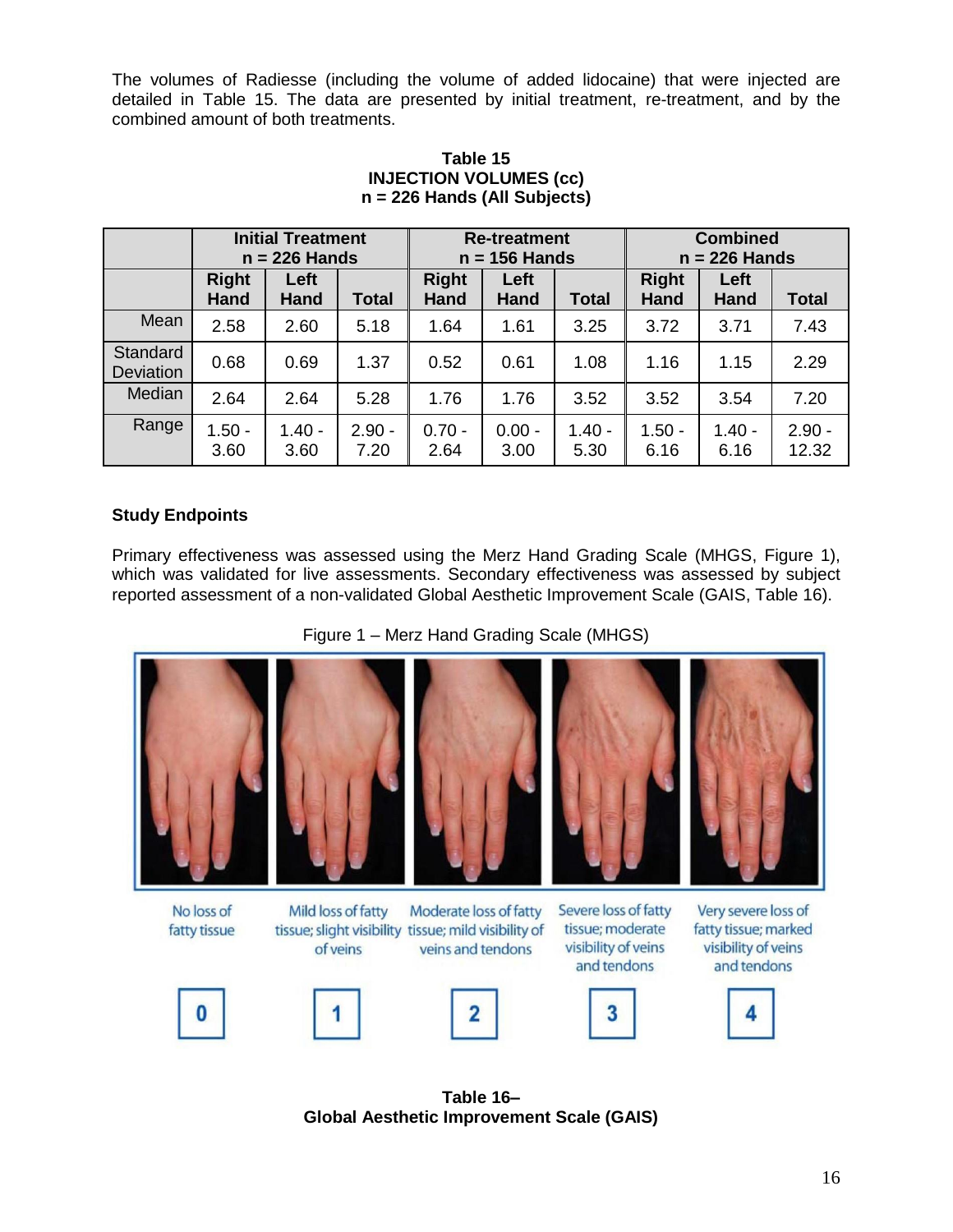| Rating             | <b>Description</b>                                                    |  |  |  |  |
|--------------------|-----------------------------------------------------------------------|--|--|--|--|
| Very Much Improved | Optimal cosmetic result for the implant in this subject.              |  |  |  |  |
|                    | Marked improvement in appearance from initial condition, but not      |  |  |  |  |
| Much Improved      | completely optimal in this subject. A touch-up would slightly improve |  |  |  |  |
|                    | the result.                                                           |  |  |  |  |
| Improved           | Obvious improvement in appearance from the initial condition, but a   |  |  |  |  |
|                    | touch-up or re-treatment is indicated.                                |  |  |  |  |
| No Change          | The appearance is essentially the same as the original condition.     |  |  |  |  |
| Worse              | The appearance worse than the original condition.                     |  |  |  |  |

The primary efficacy variable was the improvement of  $\geq 1$  point on the MHGS between baseline and 3 months in both hands for the treatment group versus the control group. The MHGS live assessments were performed by a masked non-physician evaluator at each site who was blinded to randomization assignments of the subjects. The GAIS assessments were performed by the subjects, comparing their live hand appearance to pre-treatment hand photographs.

# **Safety Assessments**

The safety endpoint of the study was to assess the incidence, severity, duration, relationship to study device and treatment, if any, of all adverse events observed by subjects and treating investigators. Safety was also evaluated using a series of real-time hand function tests which assessed range of motion, sensation, dexterity, and grip and pinch strength.

# **Primary Effectiveness Endpoint Results**

Table 17 shows that the MHGS, improvement in hand appearance in the treatment group compared to the control group at 3 months was statistically significant and 75% of the treated subjects had both hands showing  $a \ge 1$  point improvement on the MHGS.

### **Table 17 MHGS > 1 Point Improvement Both Hands at 3 months (n = 114 Subjects\*\*)**

| $n$ (%)    | $ p - value^* $                                    |          |  |
|------------|----------------------------------------------------|----------|--|
| $n = 85$   | <b>Treatment Group   Control Group</b><br>$n = 29$ |          |  |
| 64 (75.3%) | $1(3.4\%)$                                         | < 0.0001 |  |

\* Fisher's exact test

\*\* Including a subject withdrawn prior to treatment

Table 18 shows the MHGS results, by hand, for both the treatment and control groups at 3 months. In the treatment group there was a statistically significant improvement at 3 months when compared to the control. In addition, the treatment group showed a statistically significant improvement from baseline condition, whereas, the control group did not.

### **Table 18 MHGS By Hand (n = 228 Hands\*\*\*)**

| <b>Baseline</b> | 3 Month | Change |
|-----------------|---------|--------|
|-----------------|---------|--------|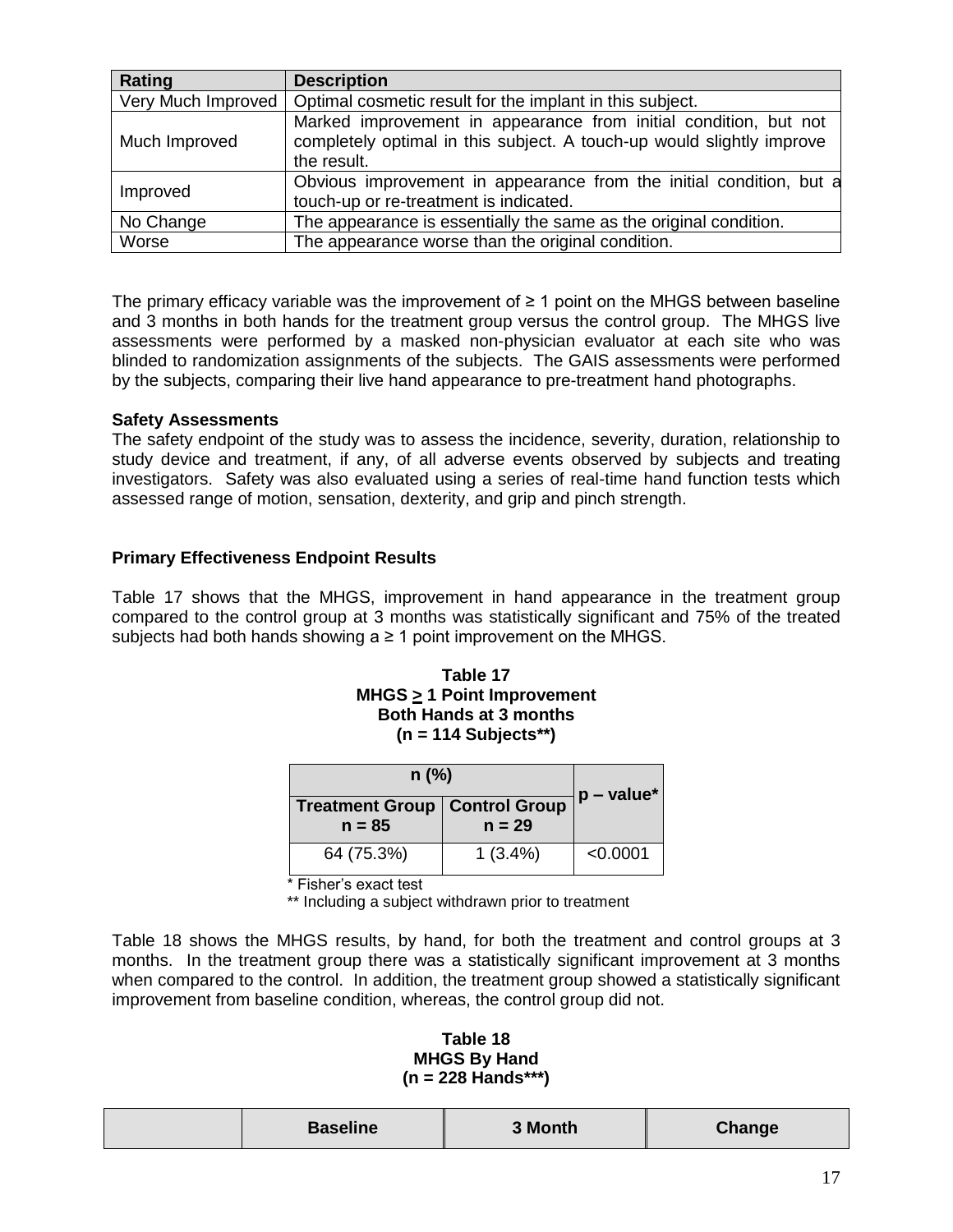|                                        | <b>Treatment</b><br>Group<br>$n = 170$ | <b>Control</b><br>Group<br>$n = 58$ | <b>Treatment</b><br>Group<br>$n = 170$ | <b>Control</b><br>Group<br>$n = 58$ | <b>Treatment</b><br>Group<br>$n = 170$ | <b>Control</b><br><b>Group</b><br>$n = 58$ |
|----------------------------------------|----------------------------------------|-------------------------------------|----------------------------------------|-------------------------------------|----------------------------------------|--------------------------------------------|
| Mean                                   | 2.6                                    | 2.6                                 | 1.5                                    | 2.6                                 | $-1.1$                                 | $-0.1$                                     |
| Median                                 | 3.0                                    | 3.0                                 | 1.0                                    | 3.0                                 | $-1.0$                                 | $\mathbf 0$                                |
| Standard<br>Deviation                  | 0.5                                    | 0.5                                 | 0.8                                    | 0.5                                 | 0.9                                    | 0.2                                        |
| Range                                  | $2 - 3$                                | $2 - 3$                             | $0 - 3$                                | $2 - 3$                             | $-3, 1$                                | $-1$ , 0                                   |
| Mean<br><b>Difference</b>              | 0                                      |                                     | $-1.1$                                 |                                     | $-1.0$                                 |                                            |
| p-value -<br>Treatment vs.<br>Control* | 0.56                                   |                                     | < 0.0001                               |                                     | < 0.0001                               |                                            |
| p-value - vs.<br>Baseline**            |                                        |                                     |                                        |                                     | < 0.0001                               | 0.25                                       |

\* Wilcoxon Rank-Sum Test

\*\*Wilcoxon Signed-Rank Test

\*\*\* Including the subject withdrawn prior to treatment

A sensitivity analysis per site was performed and it was found that one site (Site 7) had effectiveness scores significantly higher than all other sites. When effectiveness was evaluated excluding Site 7, the mean MHGS improvement was 0.7. When effectiveness was evaluated excluding Site 7, 65.5% of subjects showing at least a 1 point improvement on the MHGS in both hands as compared to 75.3% when site 7 was included. The percent of subjects that showed  $\geq$  1 point improvement at 3 months by investigational site is provided in Table 19.

**Table 19 MHGS ≥ 1 Point Improvement at 3 months – By Investigational Site n = 114 subjects**

|                                            | $n$ (%)                                    |          |                  |             |  |
|--------------------------------------------|--------------------------------------------|----------|------------------|-------------|--|
| <b>Improvement From</b><br><b>Baseline</b> | <b>Site</b><br><b>Site</b><br>1, 2, 3<br>4 |          | <b>Site</b><br>6 | <b>Site</b> |  |
|                                            | $n=16$                                     | $n=44$   | $n = 17$         | $n=37$      |  |
| $\geq$ 2 points                            | $0(0\%)$                                   | 1(2%)    | 5(29%)           | 25 (68%)    |  |
| 1 point                                    | $8(50\%)$                                  | 27 (61%) | 10 (59%)         | 11 (30%)    |  |
| 0 point                                    | 7(44%)                                     | 15 (34%) | 2(12%)           | 1(3%)       |  |
| $< 0$ point                                | (6%)                                       | 1(2%)    | $0(0\%)$         | $0(0\%)$    |  |

#### **Secondary Endpoint Results**

Table 20 describes the Global Aesthetic Improvement Scale (GAIS) results for the treatment group as rated by the subjects at 3 months. Evaluation of the subject-reported results demonstrated that 166/170 hands (97.6%) were improved compared to baseline. Only 4 hands (2%) were reported as unchanged and no hands rated as being worse.

**Table 20 GAIS By Hand (n = 170 Hands for 85 subjects)**

| Rating             | n (% |
|--------------------|------|
| Very Much Improved |      |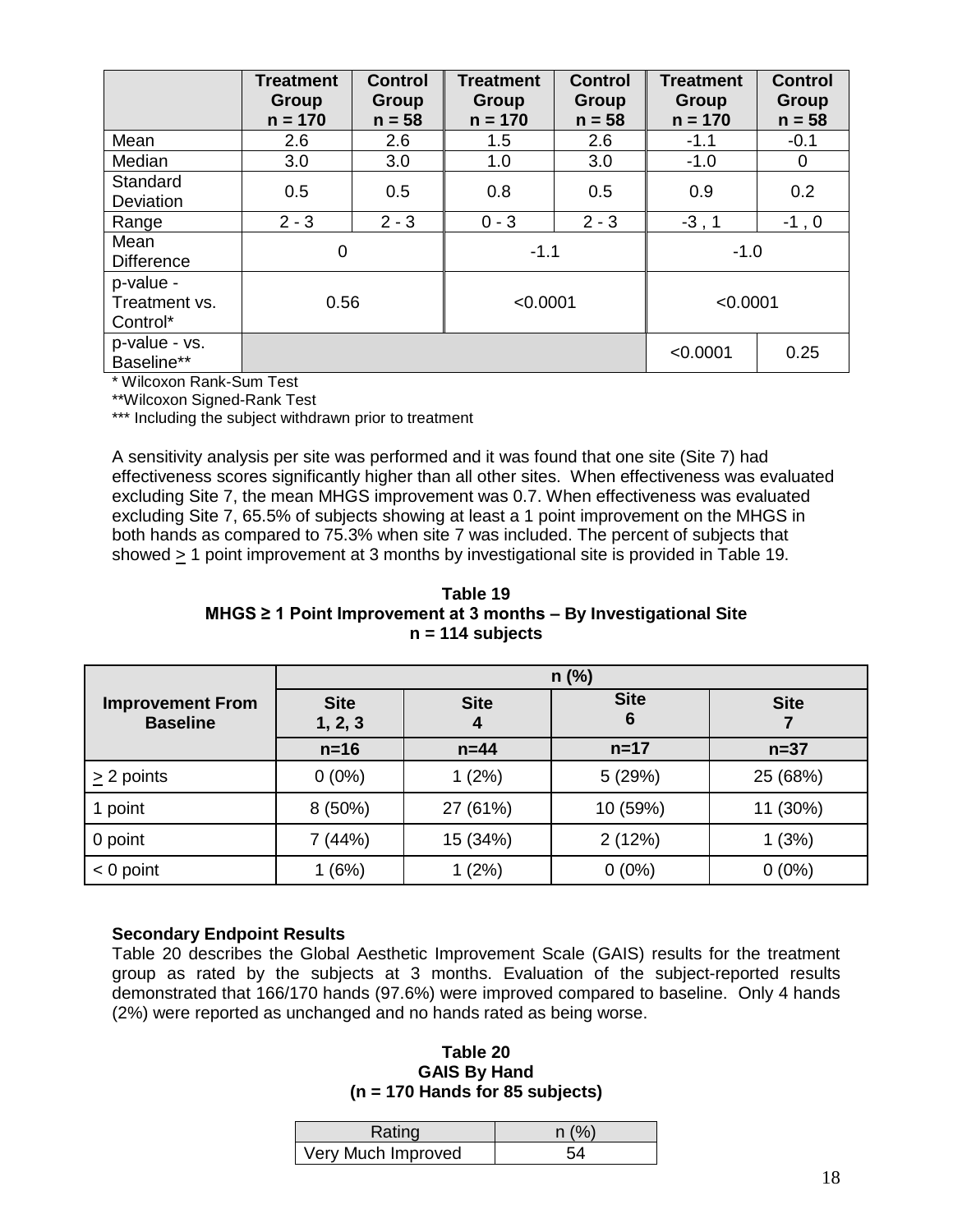| Rating                                | $n$ (%)        |  |  |
|---------------------------------------|----------------|--|--|
|                                       | (31.8%)        |  |  |
| Much Improved                         | 75<br>(44.1%)  |  |  |
| Improved                              | 37<br>(21.8%)  |  |  |
| No Change                             | $(2.4\%)$      |  |  |
| Worse                                 | (0%)           |  |  |
| <b>TOTAL - At Least</b><br>"Improved" | 166<br>(97.6%) |  |  |

Table 21 provides long term effectiveness data of Radiesse injected into the dorsum of the hand after initial treatment (single treatment) and re-treatment of subjects that had > 1 point improvement in the MHGS at 3, 6, 9 and 12 months.

**Table 21 MHGS Ratings: > 1 Point Improvement at 3, 6, 9 and 12 Months After Initial Treatment and After Re-treatment (n=113 Subjects)**

| Number (N) or Percentage (%) of Subjects                              |                       |                      |                     |                    |                    |
|-----------------------------------------------------------------------|-----------------------|----------------------|---------------------|--------------------|--------------------|
| <b>Time After Re-Treatment</b><br><b>Time After Initial Treatment</b> |                       |                      |                     |                    |                    |
| 3 months<br>$N = 113$                                                 | 6 months<br>$N = 113$ | 9 months<br>$N = 35$ | 12 months<br>$N=22$ | 3 months<br>$N=78$ | 6 months<br>$N=61$ |
| 87 (77%)                                                              | 82 (72.6%)            | 25 (71.4%)           | 15 (68.2%)          | 64 (82.1%)         | 54 (88.5%)         |

# **POST MARKETING SURVEILLANCE**

The following adverse events were received from post-marketing surveillance for the RADIESSE injectable implant, regardless of the indication, in the US and outside the US and were not observed in the clinical trials with RADIESSE injectable implant: infection, overinjection, under-injection, loss of effect, product displacement, allergic reaction, necrosis, granuloma, exposed material, hair loss, tingling, ptosis, abscess, paralysis, superficial injection, herpetic infection, blanching, blistering, bluish color, dark circles, did not like results, dizziness, double vision, festoons, flu-like symptoms, grey discoloration, inflammation, ischemic reaction, lymphoid hyperplasia, pallor to skin, possible blood clot, scarring, sensitivity to cold, skin texture changed, tissue mass developed, vascular embolus resulting in tissue compromise, and visual loss or blindness

The most commonly reported serious adverse events (with a frequency greater than 5 reported events) were necrosis, allergic reaction, edema, and infection. The following describes these serious adverse events:

 Necrosis was generally preceded by pain and blanching of the skin at the time of injection accompanied with stinging or tingling and bruising, redness, and swelling. Onset of necrosis ranged from immediately at time of injection to 12 days after injection. Treatment for necrosis generally consisted of a combination of nitroglycerin ointment/vasodilatation, ibuprofen, acetaminophen, or aspirin, antibiotics, steroids, non-steroidal wound treatment ointment and warm compresses. For cases where information was available, patients had recovered or were recovering with minimal to no scarring at last contact. Few cases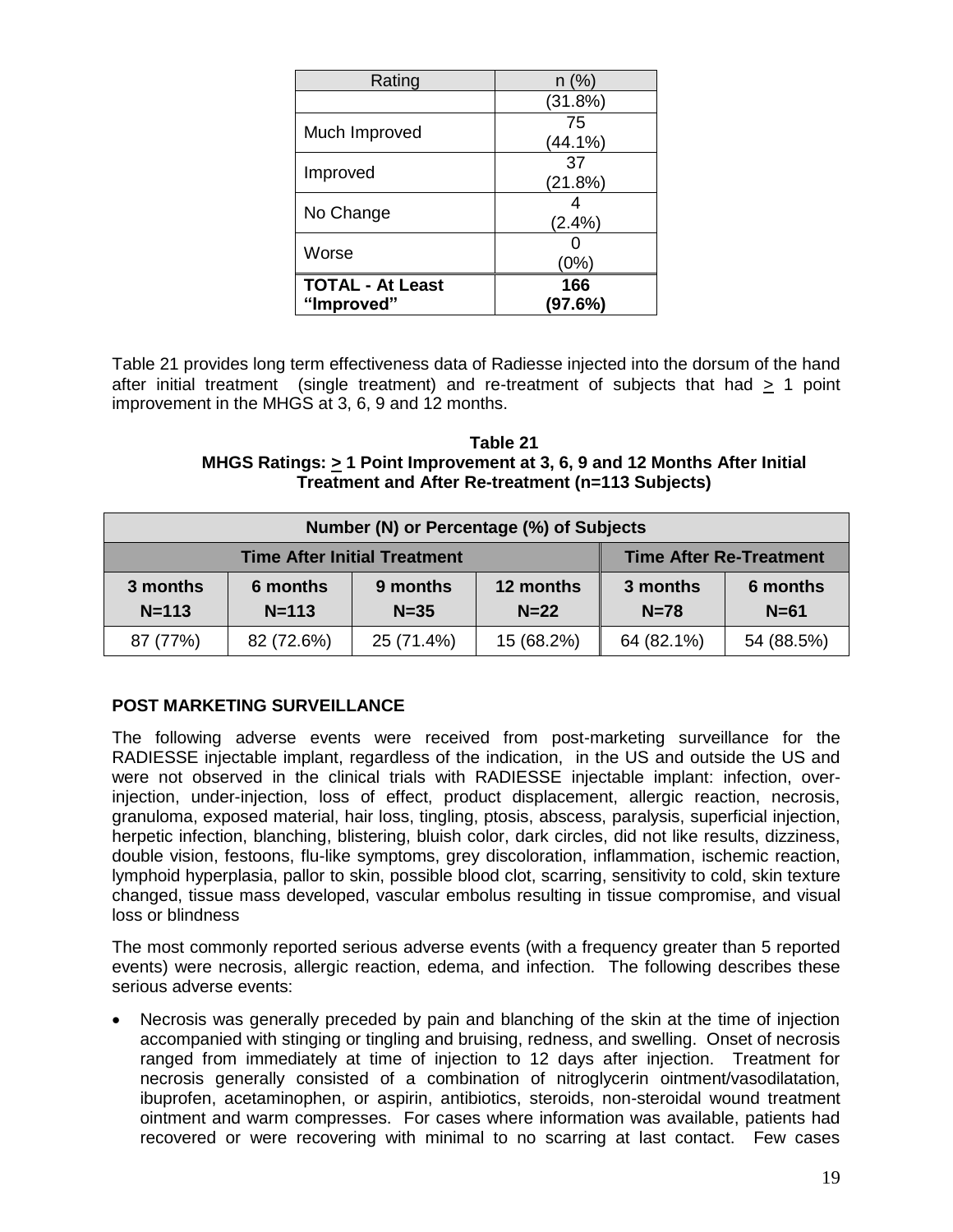required consultation with a plastic surgeon and possible excision and revision surgery to correct the defect resulting from the necrosis.

- Allergic Reaction was identified by itchiness and severe swelling, including swelling of the face and tongue. Onset ranged from immediately after injection to 2 days after injection. Allergic reaction was generally treated with anti-histamines and steroids. Some cases required hospitalization. All patients recovered from the allergic reaction with no permanent adverse outcome.
- Serious edema has been reported with an onset ranging from 1 day to 3 weeks (inflammation related to nodule formation). Treatment generally consisted of administration of antibiotics, anti-histamines and steroids. In some cases patients sought treatment in an emergency room or were hospitalized. Generally events resolved within 1 to 2 days but a few patients have been reported as having intermittent edema or persistent edema related to a reoccurring infection. For cases where information was available, most patients have recovered or are recovering.
- Infection, often identified as cellulitis, was accompanied by swelling, hardened areas, redness, pustules, and pain. Onset of infection ranged from 1 day to 2 months and generally lasted 2 days but, in one case, persisted for 6 months. Infections were generally treated with antibiotics. For cases where information was available, patients had recovered or were recovering. Few patients experienced scarring that may require corrective surgery or discoloration at the site of the infection.

# **INDIVIDUALIZATION OF TREATMENT**

Before treatment, the patient's suitability for the treatment and the patient's need for pain relief should be assessed. The outcome of treatment with RADIESSE injectable implant will vary between patients. In some instances, additional treatments may be necessary depending on the size of the defect and the needs of the patient.

# **DIRECTIONS FOR USE**

# **General**

The following is required for the percutaneous injection procedure:

- RADIESSE injectable implant syringe(s)
- 25 gauge OD -27 gauge ID needle(s) with Luer lock fittings
- 1. Prepare patient for percutaneous injection using standard methods. The treatment injection site should be marked and prepared with a suitable antiseptic. Local or topical anesthesia at the injection site should be used at the discretion of the physician. Jewelry should be removed prior to injection and until post-procedure swelling has resolved.
- 2. Prepare the syringes of RADIESSE injectable implant and the injection needle(s) before the percutaneous injection. A new injection needle may be used for each syringe, or the same injection needle may be connected to each new syringe.
- 3. Remove foil pouch from the carton. Open the foil pouch by tearing at the notches (marked 1 and 2), and remove the syringe from the foil pouch. *There is a small amount of moisture normally present inside the foil pouch for sterilization purposes; this is not an indication of a defective product.*
- 4. Peel or twist apart the needle packaging to expose the hub. For use of needles other than the needle(s) provided with this package, follow the directions provided with the needle(s).
- 5. Remove the Luer syringe cap from the distal end of the syringe prior to attaching the needle. The syringe of RADIESSE injectable implant can then be twisted onto the Luer lock fitting of the needle taking care not to contaminate the needle. Discard needle package. **The needle must be tightened securely to the syringe and primed with RADIESSE injectable**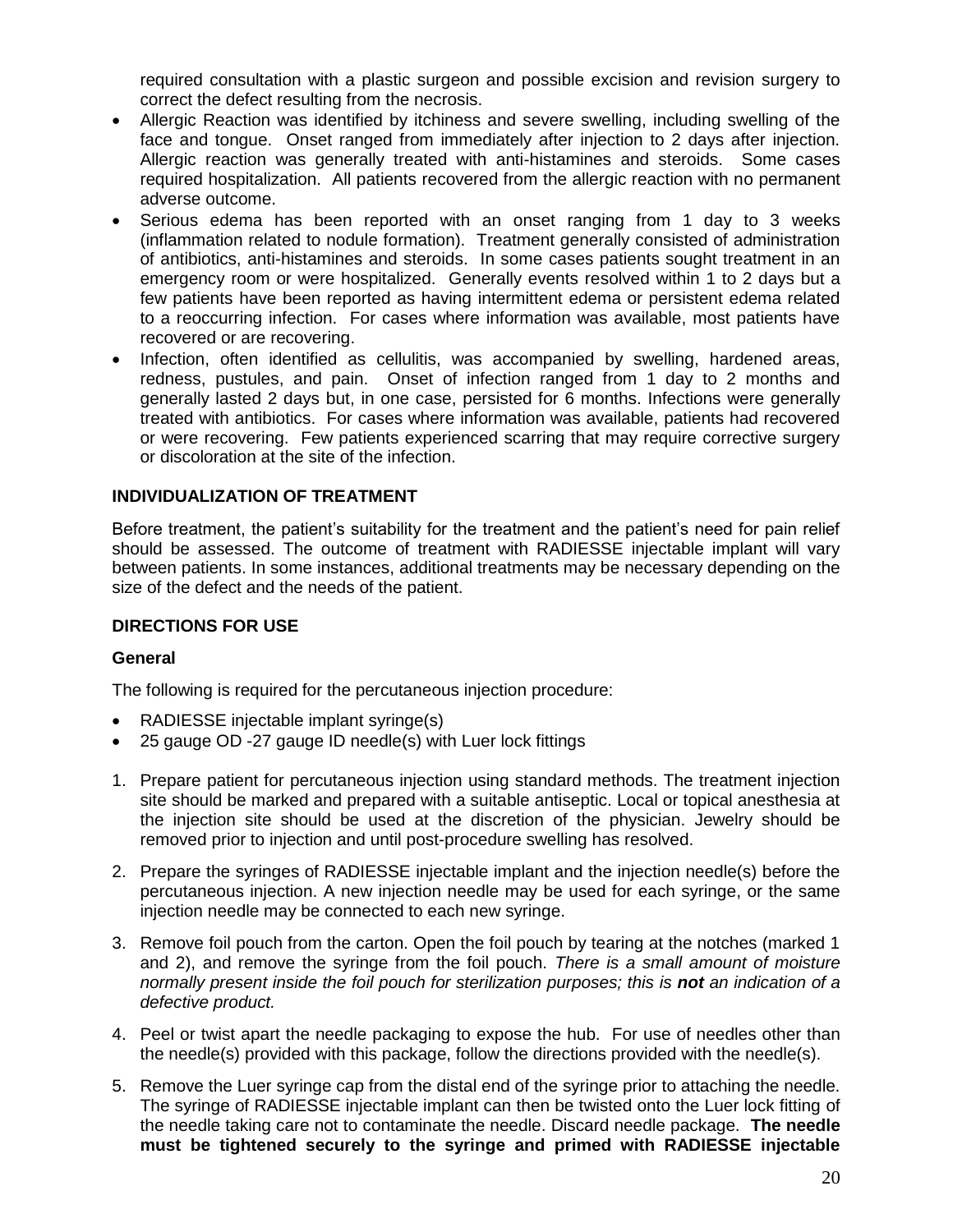**implant.** If excess implant is on the surface of the Luer lock fittings, it will need to be wiped clean with sterile gauze. Slowly push the syringe plunger until RADIESSE injectable implant extrudes from the end of the needle. If leakage is noted at the Luer fitting, it may be necessary to tighten the needle, or to remove the needle and clean the surfaces of the Luer fitting or, in extreme cases, replace both the syringe and the needle.

- 6. Locate the initial site for the implant. Scar tissue and cartilage may be difficult or impossible to treat. Avoid if possible, passing through these tissue types when advancing the injection needle.
- 7. The amount injected will vary depending on the site and extent of the restoration or augmentation desired. RADIESSE injectable implant should be injected subdermally.
- 8. Use a 1:1 correction factor. No overcorrection is needed.
- 9. Insert needle with bevel down at approximately a 30° angle to the skin. Needle should slide under the dermis to the point you wish to begin the injection. This should be easily palpable with the non-dominant hand.
- 10. If significant resistance is encountered when pushing the plunger, the injection needle may be moved slightly to allow easier placement of the material or it may be necessary to change the injection needle. One needle jam occurred in the nasolabial fold clinical study. Needle jams are more likely with use of needles smaller than 27gauge ID.
- 11. Advance the needle into the subdermis to the starting location. Carefully push the plunger of the RADIESSE injectable implant syringe to start the injection and slowly inject the implant material in linear threads while withdrawing the needle. Continue placing additional lines of material until the desired level of correction is achieved.
- 12. Apply slow continuous even pressure to the syringe plunger to inject the implant as you withdraw the needle. The implant material should be completely surrounded by soft tissue without leaving globular deposits. The injected area may be massaged as needed to achieve even distribution of the implant.
- 13. Use once and discard in accordance with local safety standards.

# **Injection Procedure for Hand Augmentation**

- 1. Prepare patient for percutaneous injection using standard methods. Have the patient wash both hands with soapy water producing friction for 5-10 minutes and then prepare hands with suitable antiseptic. The treatment injection site may be marked for planned injection sites. Jewelry should be removed prior to injection and until post-procedure swelling has resolved.
- 2. Using the syringe of RADIESSE® injectable implant that has been mixed with Lidocaine using the procedure described in "Mixing Instructions" below, and fitted with the injection needle, slowly push the syringe plunger until RADIESSE® injectable implant extrudes from the end of the needle performing aspiration before bolus injection to avoid intravascular injection. If leakage is noted at the Luer fitting, wipe it clean with sterile gauze. It may be necessary to tighten the needle, remove the needle and clean the surfaces of the Luer fitting or, in extreme cases, replace both the syringe and the needle. A new injection needle may be used for each syringe, or the same injection needle may be connected to each new syringe.
- 3. Locate the initial site for injection. Patients are to receive injections in the dorsum of the hands between the  $1<sup>st</sup>$  and  $5<sup>th</sup>$  metacarpals. Injection should initially occur between the  $2^{nd}$  and  $4^{th}$  metacarpals, taking care not to inject close to the metacarpophalangeal joints. If necessary to achieve optimal correction, injection is also allowed between the  $1<sup>st</sup>$  and  $2<sup>nd</sup>$  and  $4<sup>th</sup>$  and  $5<sup>th</sup>$  metacarpals.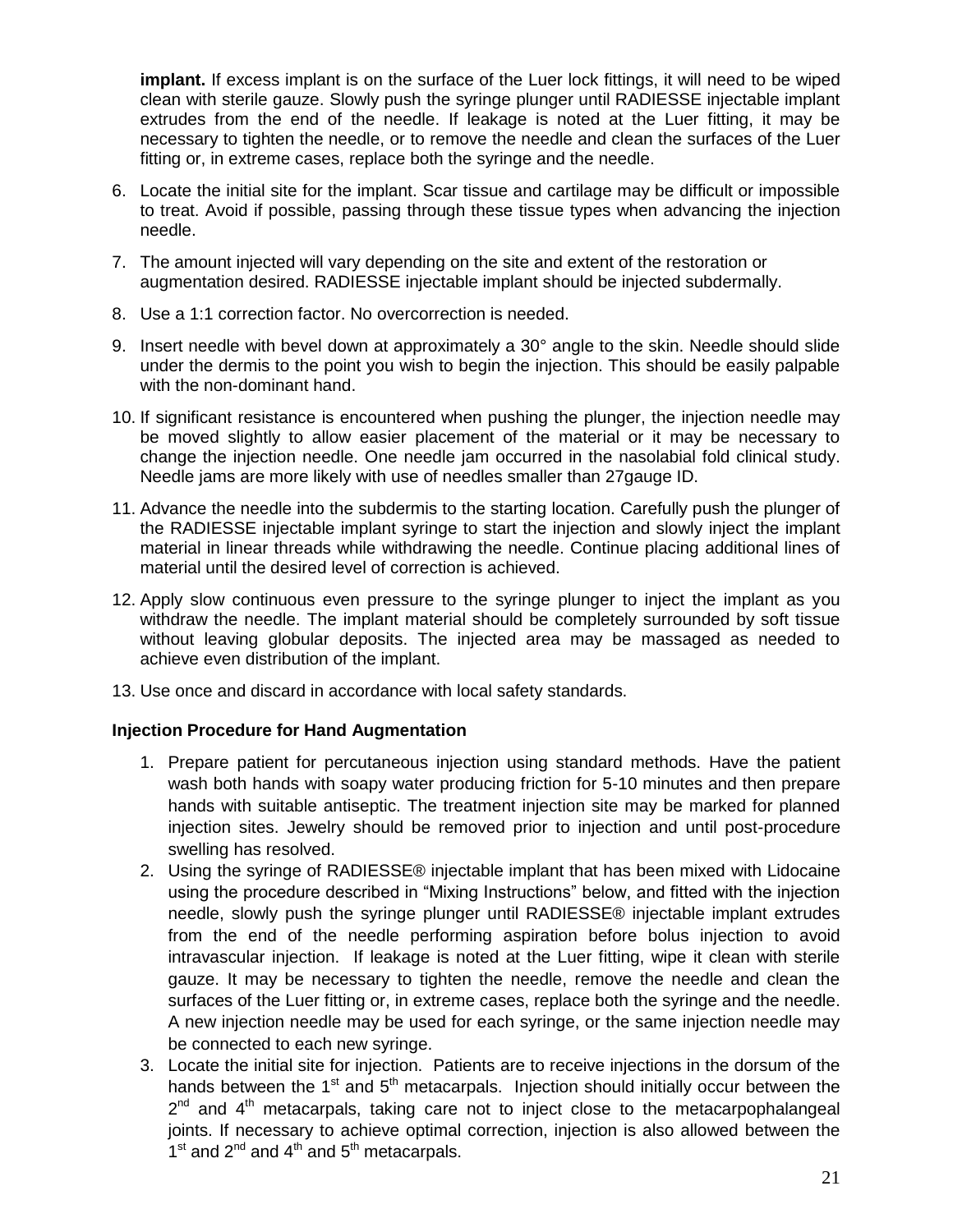- 4. Skin tenting should be performed to separate the skin from vascular and tendinous structures by using the thumb and forefinger of the non-injecting hand to lift skin over the dorsal aspect of the hand being treated.
- 5. Advance the needle between the subcutaneous layer and superficial fascia with the syringe parallel to the dorsum of the hand. Carefully push the plunger of the RADIESSE® injectable implant syringe to start the injection and inject the RADIESSE® injectable implant material in small boluses, 0.2 – 0.5cc/bolus. No more than 0.5cc should be injected per bolus. The number of boluses will vary depending on the extent of treatment desired. No more than 3cc of RADIESSE® injectable implant (2 syringes) will be injected per hand.
- 6. If significant resistance is encountered when pushing the plunger, the injection needle may be moved slightly to allow easier placement of the material or it may be necessary to change the injection needle.
- 7. Immediately after injection, cover the injection site with a sterile 4x4 gauze and have patient sit on the this hand while the contralateral hand is being injected. This warms the RADIESSE injectable implant making it more malleable for later massaging.
- 8. Treat the contralateral hand in the same manner as described in steps 2 through 6 above.
- 9. Immediately after injection of the contralateral hand, cover the injection site with a sterile 4x4 gauze and have the patient sit on this hand.
- 10. While the contralateral hand is warming, remove the gauze from the hand that was initially injected, have the patient make a fist with this hand, and gently massage the dorsum of the hand until RADIESSE injectable implant has been evenly spread across the dorsum remaining distal to the wrist crease and proximal to the metacarpophalangeal joints.
- 11. Use a 1:1 correction factor. No overcorrection is needed.

# **Technique for Mixing RADIESSE injectable implant and 2% Lidocaine HCl**

**CAUTION:** Do not use the RADIESSE injectable implant and 2% lidocaine mixture later than 2 hours after mixing.

**CAUTION:** The assembled components are intended for one-time use only.

Within the clinical study, the following components were used:

- Sterile 27 gauge, 0.5" regular-wall needle with Luer lock connector (not supplied by Merz North America, Inc.).
- 3.0cc sterile polypropylene luer-lock syringe (BD 309585)
- 0.2cc of Hospira, Inc. (NDC 0409-4277-02) 2% lidocaine HCl for injection, USP solution (not supplied by Merz North America, Inc.)
- Sterile Female-to-female luer lock connector (Braun FDC1000 or Baxa 13901)
- 1.3cc syringe of RADIESSE injectable implant

The 3.0cc sterile polypropylene mixing syringe (BD 309585) and the female-to-female luer lock connector (Baxa 13901) are separately available in the Merz North America Accessory Kit. Neither the lidocaine nor the sterile 27 gauge, 0.5" needle are supplied by Merz North America, Inc.

# **Component Assembly and Mixing Instructions**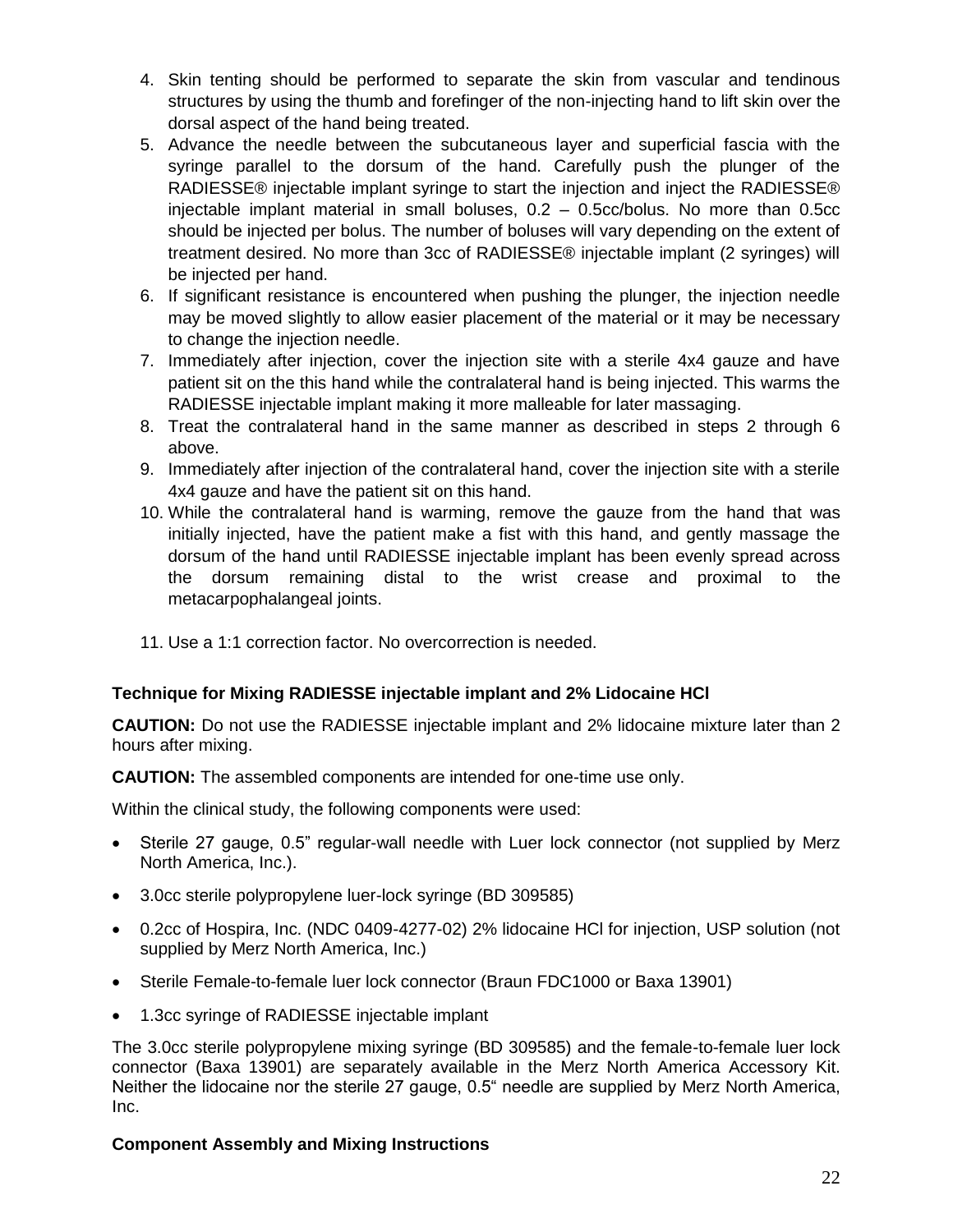1. Assemble the components and perform the mixing using sterile technique (see Figure 2).





### **Left to right: Female-to-female luer lock connector, RADIESSE syringe, 3.0cc mixing syringe, sterile 27 gauge, 0.5" needle**

- 2. Draw the lidocaine into a 3.0cc sterile polypropylene mixing syringe fitted with a sterile 27 gauge, 0.5" needle.
- 3. Tap the mixing syringe, containing lidocaine and depress its push rod to remove all excess air.
- 4. Remove the sterile 27gauge, 0.5" needle.
- 5. Firmly connect the mixing syringe to the RADIESSE syringe using the female-to-female luer lock connector (see Figures 3 and 4).





6. Mix the lidocaine and RADIESSE injectable implant by alternately depressing the plungers, first on the mixing syringe and then on the RADIESSE syringe for ten mixing strokes (each mixing stroke is one complete compression of the mixing syringe plunger followed by one complete compression of the RADIESSE syringe plunger). Plungers are compressed firmly and quickly, at about two compressions per second (Figure 5).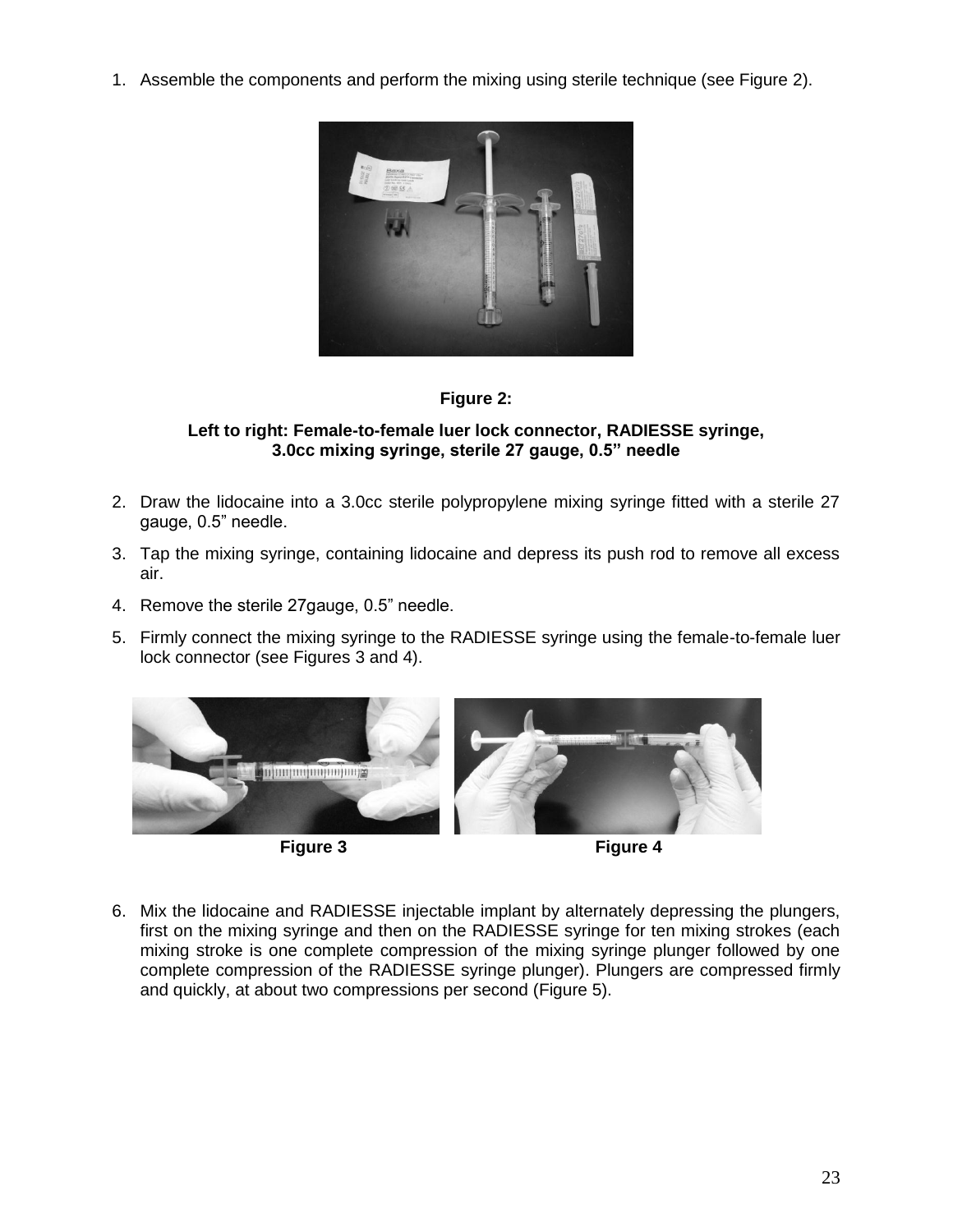

**Figure 5**

- 7. After mixing, remove the mixing syringe and the female-to-female luer lock connector and discard.
- 8. Fit the syringe containing the lidocaine and RADIESSE mixture with an injection needle.
- 9. Proceed with the injection of the RADIESSE injectable implant.

The clinical study was conducted by mixing 0.2cc of 2% lidocaine with 1.3cc of RADIESSE injectable implant in the 3.0cc BD syringe. Table 20 provides the ratio of 2% lidocaine to be mixed with the various syringe volumes of RADIESSE injectable implant. These ratios result in the same concentration of 2% lidocaine (w/v%) in RADIESSE injectable implant that was mixed in the clinical study after accounting for the dead space in the RADIESSE and 3.0cc BD mixing syringes (see Table 22).

| <b>RADIESSE®</b><br>(cc) | 2%<br>Lidocaine<br>(cc) | <b>Resulting Lidocaine</b><br>Concentration (w/v%) |
|--------------------------|-------------------------|----------------------------------------------------|
| 0.3                      | 0.02                    | $0.30\% - 0.33\%$                                  |
| 0.8                      | 0.11                    | $0.31\% - 0.32\%$                                  |
| 1.3                      | 0.20                    | $0.31\% - 0.32\%$                                  |
| 1.5                      | 0.26                    | $0.31\% - 0.32\%$                                  |
| 3.0                      | 0.45                    | $0.32\% - 0.34\%$                                  |

# Table 22**. LIDOCAINE CONCENTRATION**

# **PATIENT COUNSELING INFORMATION**

Refer to RADIESSE injectable implant Patient Information Guide.

# **STORAGE**

RADIESSE injectable implant should be stored at a controlled room temperature between 15° C and  $32^{\circ}$  C (59 $^{\circ}$  F and 90 $^{\circ}$  F). The expiration date, when stored in these temperatures, is two years from date of manufacture. Do not use if the expiration date has been exceeded.

# **DISPOSAL**

Used and partially used syringes and injection needles could be biohazardous and should be handled and disposed of in accordance with facility medical practices and local, state or federal regulations.

### **WARRANTY**